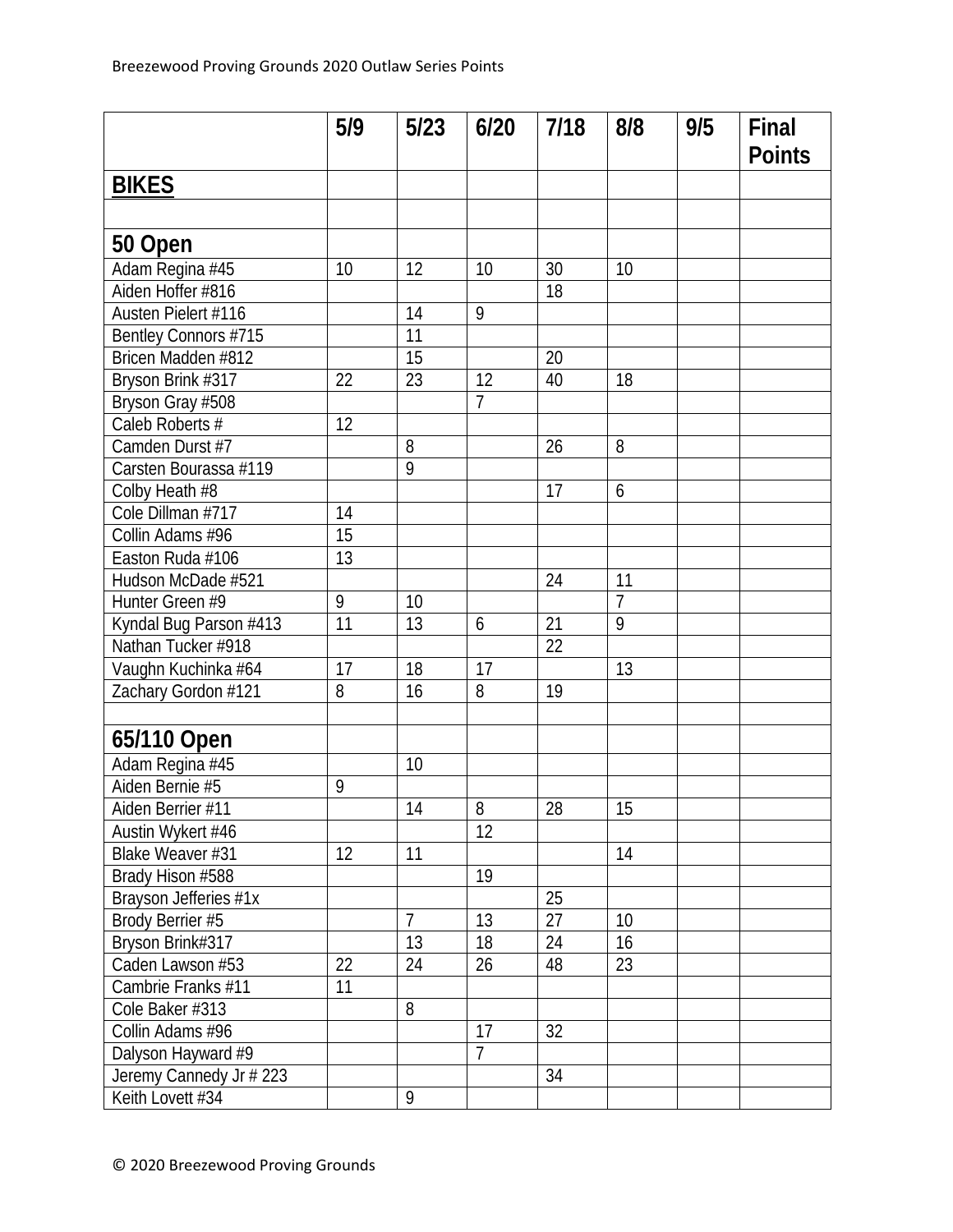| $\overline{9}$<br>26<br>Kyndal Bug Parson #78<br>10<br>10<br>$\overline{12}$<br>Levi Ramsey #708<br>Lucas Adams #14<br>14<br>Lucas Lecorchick #59<br>17<br>16<br>16<br>38<br>18<br>17<br>Mason Connors #699<br>Noah Rodriguez Viana #499<br>14<br>$\overline{7}$<br>Seamus Demuth #72<br>8<br>Skylar Regina #13<br>9<br>13<br>Trenton Vanada #519<br>12<br>15<br>13<br>30<br>19<br>Tripp Sharp #4<br>Truman Weimer #193<br>11<br>Trystin Gordon #421<br>11<br>21<br>15<br>15<br>Vaughn Kuchinka #64<br>85/150 Open<br>Brayden Mitchell #105<br>13<br>11<br>Brendan Vansant #190<br>20<br>26<br>20<br>50<br>19<br>5<br>Bryson Grue #675<br>17<br>Caden Lawson #53<br>8<br>21<br>40<br>22<br>28<br>Caleb Allebaugh #113<br>27<br>31<br>27<br>54<br>16<br>20<br>18<br>18<br>45<br>Cameron Bash #36<br>23<br>26<br>Colton McKnight #121<br>9<br>Devin Charles #7<br>31<br>19<br>Gabe Bove #02<br>44<br>Galen Wenrich #926<br>12<br>21<br>lan Tarr #238<br>30<br>Jeremy Cannedy #223<br>18<br>John Kerr #7<br>42<br>9<br>11<br>15<br>23<br>41<br>Kaden Wagner #109 |
|---------------------------------------------------------------------------------------------------------------------------------------------------------------------------------------------------------------------------------------------------------------------------------------------------------------------------------------------------------------------------------------------------------------------------------------------------------------------------------------------------------------------------------------------------------------------------------------------------------------------------------------------------------------------------------------------------------------------------------------------------------------------------------------------------------------------------------------------------------------------------------------------------------------------------------------------------------------------------------------------------------------------------------------------------------------|
|                                                                                                                                                                                                                                                                                                                                                                                                                                                                                                                                                                                                                                                                                                                                                                                                                                                                                                                                                                                                                                                               |
|                                                                                                                                                                                                                                                                                                                                                                                                                                                                                                                                                                                                                                                                                                                                                                                                                                                                                                                                                                                                                                                               |
|                                                                                                                                                                                                                                                                                                                                                                                                                                                                                                                                                                                                                                                                                                                                                                                                                                                                                                                                                                                                                                                               |
|                                                                                                                                                                                                                                                                                                                                                                                                                                                                                                                                                                                                                                                                                                                                                                                                                                                                                                                                                                                                                                                               |
|                                                                                                                                                                                                                                                                                                                                                                                                                                                                                                                                                                                                                                                                                                                                                                                                                                                                                                                                                                                                                                                               |
|                                                                                                                                                                                                                                                                                                                                                                                                                                                                                                                                                                                                                                                                                                                                                                                                                                                                                                                                                                                                                                                               |
|                                                                                                                                                                                                                                                                                                                                                                                                                                                                                                                                                                                                                                                                                                                                                                                                                                                                                                                                                                                                                                                               |
|                                                                                                                                                                                                                                                                                                                                                                                                                                                                                                                                                                                                                                                                                                                                                                                                                                                                                                                                                                                                                                                               |
|                                                                                                                                                                                                                                                                                                                                                                                                                                                                                                                                                                                                                                                                                                                                                                                                                                                                                                                                                                                                                                                               |
|                                                                                                                                                                                                                                                                                                                                                                                                                                                                                                                                                                                                                                                                                                                                                                                                                                                                                                                                                                                                                                                               |
|                                                                                                                                                                                                                                                                                                                                                                                                                                                                                                                                                                                                                                                                                                                                                                                                                                                                                                                                                                                                                                                               |
|                                                                                                                                                                                                                                                                                                                                                                                                                                                                                                                                                                                                                                                                                                                                                                                                                                                                                                                                                                                                                                                               |
|                                                                                                                                                                                                                                                                                                                                                                                                                                                                                                                                                                                                                                                                                                                                                                                                                                                                                                                                                                                                                                                               |
|                                                                                                                                                                                                                                                                                                                                                                                                                                                                                                                                                                                                                                                                                                                                                                                                                                                                                                                                                                                                                                                               |
|                                                                                                                                                                                                                                                                                                                                                                                                                                                                                                                                                                                                                                                                                                                                                                                                                                                                                                                                                                                                                                                               |
|                                                                                                                                                                                                                                                                                                                                                                                                                                                                                                                                                                                                                                                                                                                                                                                                                                                                                                                                                                                                                                                               |
|                                                                                                                                                                                                                                                                                                                                                                                                                                                                                                                                                                                                                                                                                                                                                                                                                                                                                                                                                                                                                                                               |
|                                                                                                                                                                                                                                                                                                                                                                                                                                                                                                                                                                                                                                                                                                                                                                                                                                                                                                                                                                                                                                                               |
|                                                                                                                                                                                                                                                                                                                                                                                                                                                                                                                                                                                                                                                                                                                                                                                                                                                                                                                                                                                                                                                               |
|                                                                                                                                                                                                                                                                                                                                                                                                                                                                                                                                                                                                                                                                                                                                                                                                                                                                                                                                                                                                                                                               |
|                                                                                                                                                                                                                                                                                                                                                                                                                                                                                                                                                                                                                                                                                                                                                                                                                                                                                                                                                                                                                                                               |
|                                                                                                                                                                                                                                                                                                                                                                                                                                                                                                                                                                                                                                                                                                                                                                                                                                                                                                                                                                                                                                                               |
|                                                                                                                                                                                                                                                                                                                                                                                                                                                                                                                                                                                                                                                                                                                                                                                                                                                                                                                                                                                                                                                               |
|                                                                                                                                                                                                                                                                                                                                                                                                                                                                                                                                                                                                                                                                                                                                                                                                                                                                                                                                                                                                                                                               |
|                                                                                                                                                                                                                                                                                                                                                                                                                                                                                                                                                                                                                                                                                                                                                                                                                                                                                                                                                                                                                                                               |
|                                                                                                                                                                                                                                                                                                                                                                                                                                                                                                                                                                                                                                                                                                                                                                                                                                                                                                                                                                                                                                                               |
|                                                                                                                                                                                                                                                                                                                                                                                                                                                                                                                                                                                                                                                                                                                                                                                                                                                                                                                                                                                                                                                               |
|                                                                                                                                                                                                                                                                                                                                                                                                                                                                                                                                                                                                                                                                                                                                                                                                                                                                                                                                                                                                                                                               |
|                                                                                                                                                                                                                                                                                                                                                                                                                                                                                                                                                                                                                                                                                                                                                                                                                                                                                                                                                                                                                                                               |
| Levi Ramsey #4<br>8                                                                                                                                                                                                                                                                                                                                                                                                                                                                                                                                                                                                                                                                                                                                                                                                                                                                                                                                                                                                                                           |
| Lucas Colledge #21<br>39<br>14<br>15<br>14                                                                                                                                                                                                                                                                                                                                                                                                                                                                                                                                                                                                                                                                                                                                                                                                                                                                                                                                                                                                                    |
| 10<br>Malichi Sudol #21                                                                                                                                                                                                                                                                                                                                                                                                                                                                                                                                                                                                                                                                                                                                                                                                                                                                                                                                                                                                                                       |
| 9<br>15<br>Mason Devine #35<br>33                                                                                                                                                                                                                                                                                                                                                                                                                                                                                                                                                                                                                                                                                                                                                                                                                                                                                                                                                                                                                             |
| $\overline{13}$<br>35<br>Mason Lockwood #45                                                                                                                                                                                                                                                                                                                                                                                                                                                                                                                                                                                                                                                                                                                                                                                                                                                                                                                                                                                                                   |
| 17<br>Michael Maresca #119                                                                                                                                                                                                                                                                                                                                                                                                                                                                                                                                                                                                                                                                                                                                                                                                                                                                                                                                                                                                                                    |
| Nick Festa #843<br>13<br>14                                                                                                                                                                                                                                                                                                                                                                                                                                                                                                                                                                                                                                                                                                                                                                                                                                                                                                                                                                                                                                   |
| 13<br>Parker Nowell #12<br>10<br>34<br>6                                                                                                                                                                                                                                                                                                                                                                                                                                                                                                                                                                                                                                                                                                                                                                                                                                                                                                                                                                                                                      |
| 12<br>Peyton Hoover #43<br>17                                                                                                                                                                                                                                                                                                                                                                                                                                                                                                                                                                                                                                                                                                                                                                                                                                                                                                                                                                                                                                 |
| 18<br>R-Jay Dobson #65                                                                                                                                                                                                                                                                                                                                                                                                                                                                                                                                                                                                                                                                                                                                                                                                                                                                                                                                                                                                                                        |
| 24<br>22<br>22<br>33<br>Robert Shuster #831<br>64                                                                                                                                                                                                                                                                                                                                                                                                                                                                                                                                                                                                                                                                                                                                                                                                                                                                                                                                                                                                             |
| 8<br>12 <sup>°</sup><br>16<br>Sebastian Carrela #627<br>12<br>38                                                                                                                                                                                                                                                                                                                                                                                                                                                                                                                                                                                                                                                                                                                                                                                                                                                                                                                                                                                              |
| 9<br>Talen Yeakle #65                                                                                                                                                                                                                                                                                                                                                                                                                                                                                                                                                                                                                                                                                                                                                                                                                                                                                                                                                                                                                                         |
| 32<br>TJ Delawder #407<br>16<br>10<br>11                                                                                                                                                                                                                                                                                                                                                                                                                                                                                                                                                                                                                                                                                                                                                                                                                                                                                                                                                                                                                      |
| 20<br>19<br>11<br>24<br>Trent Hazelton #723<br>46                                                                                                                                                                                                                                                                                                                                                                                                                                                                                                                                                                                                                                                                                                                                                                                                                                                                                                                                                                                                             |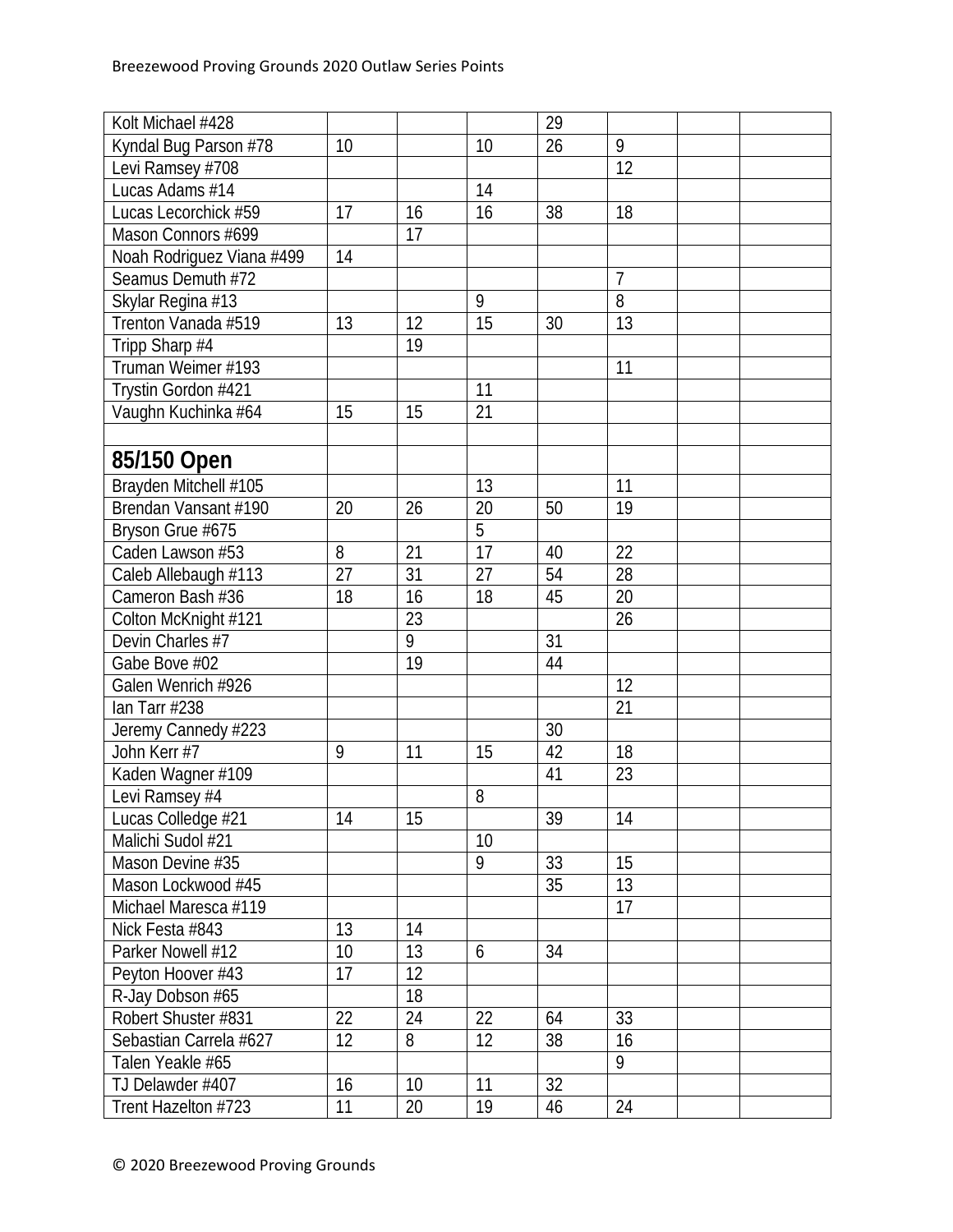| Tripp Sharp #4          | 19 | 22 |                |    |                |  |
|-------------------------|----|----|----------------|----|----------------|--|
| Turner Bates #808       |    |    |                | 48 |                |  |
| Wesley Frank #773       | 15 | 17 | 16             | 36 | 25             |  |
| Weston Musser #x        |    |    |                | 43 |                |  |
| Will Thacker #11        |    |    | 14             | 37 | 10             |  |
|                         |    |    |                |    |                |  |
|                         |    |    |                |    |                |  |
| <b>Kool Boy</b>         |    |    |                |    |                |  |
| Austin Dotson #69       |    | 8  |                |    |                |  |
| Brady Lanzendorfer #754 |    | 15 | 21             | 20 | 17             |  |
| Brett Ferry #07         |    |    | 16             | 19 | 14             |  |
| Broc Bonamo #221        | 10 | 16 | 8              |    |                |  |
| Caden Green #15         |    |    |                |    | 8              |  |
| Caleb Middleton #205    |    |    |                | 16 |                |  |
| Cazmir Drayden #422     |    |    | $\overline{7}$ |    |                |  |
| Clay Mercer #11         |    |    | 18             |    |                |  |
| Colton McKnight #121    |    | 13 |                |    | 11             |  |
| Curtis Lussier #219     |    | 20 |                |    |                |  |
| Dakota Yeakle #24       | 9  | 10 |                |    | $\overline{7}$ |  |
| Dane Shaw #916          |    | 21 |                |    |                |  |
| David Swinger #773      |    |    |                |    | 10             |  |
| Dayne Miller #28        | 23 | 23 | 12             |    | 16             |  |
| Ezra Fresquez #328      |    |    | 19             | 38 | 13             |  |
| Gage Boden #27          |    | 9  |                |    |                |  |
| lan Tarr #238           |    |    |                |    | 12             |  |
| Isaac Frye #1           |    |    | 10             |    |                |  |
| Jake Golden #606        | 13 |    |                |    |                |  |
| Jared Scott #42         | 16 | 17 | 11             | 17 | 19             |  |
| Jeremy East #117        |    |    |                |    | 9              |  |
| JJ Kuti #455            |    |    | 9              |    |                |  |
| John Festa #843         | 18 |    |                |    |                |  |
| Kaige Norris #22        |    |    |                | 24 | 18             |  |
| Kyle Cunningham #219    | 12 | 14 | 17             |    | 15             |  |
| Marcus Everly #13       | 15 | 28 | 13             | 28 | 27             |  |
| Matthew Vansant #189    |    |    | 26             |    | 20             |  |
| Rhyan Alves #203        |    | 12 |                |    |                |  |
| Robert Shuster #831     | 14 | 19 | 15             | 22 | 22             |  |
| Ryder Green #74         |    |    |                |    | 6              |  |
| TJ Notarianni #4        |    | 18 | 14             | 18 |                |  |
| Trenton Fitz #509       |    |    | 6              |    |                |  |
| Tripp Sharp #4          | 11 |    |                |    |                |  |
| Zander Connors #57      |    | 11 |                |    |                |  |
|                         |    |    |                |    |                |  |
|                         |    |    |                |    |                |  |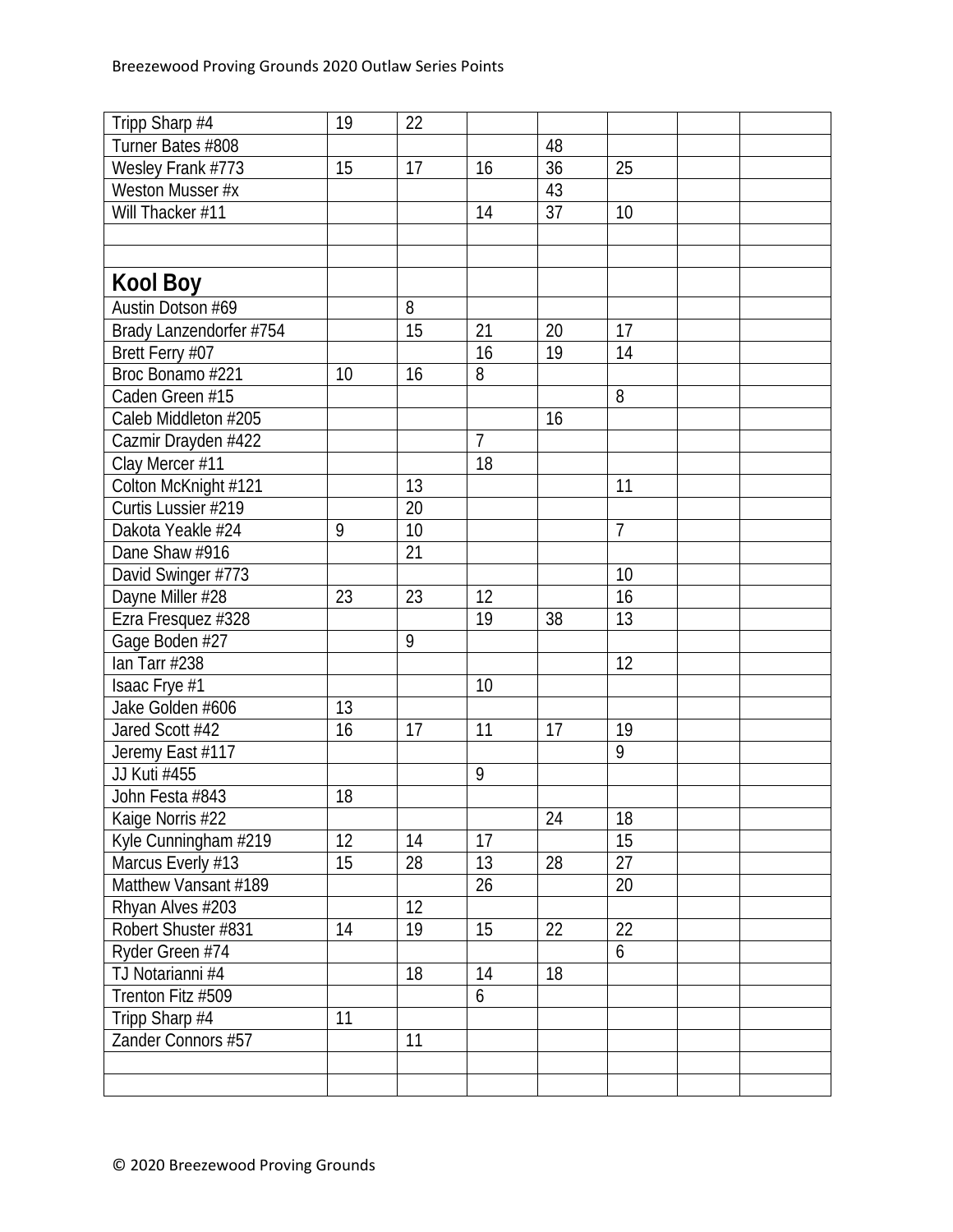| <b>Two Stroke Open</b>  |                  |                 |                   |                 |                  |  |
|-------------------------|------------------|-----------------|-------------------|-----------------|------------------|--|
| Adam Harilla #188       |                  |                 | 10                |                 |                  |  |
| Alexander Bonner #977   | 9                | $\overline{1}$  |                   |                 |                  |  |
| Barry Underwood #88     |                  |                 | 6                 |                 |                  |  |
| Ben Dolphin #x          | 6                |                 |                   |                 |                  |  |
| Bubba Bennett #17       | 17               | 13              | 15                |                 |                  |  |
| Dawson Ziegler #18      |                  | 6               |                   |                 |                  |  |
| Donovan Crocker #336    | 10               |                 |                   |                 |                  |  |
| Hunter Shriner #20      |                  | 15              |                   |                 |                  |  |
| James Lindsay #27       |                  |                 |                   |                 | 6                |  |
| Jason Trevenen #74      |                  | 11              |                   |                 |                  |  |
| Kaz Thompson #335       | 8                | 8               |                   |                 |                  |  |
| Mason Guelich #691      |                  |                 |                   | 16              | 9                |  |
| Matthew Vansant #189    |                  |                 |                   | 26              |                  |  |
| Nicholas Luzdtke #7     | $\overline{1}$   |                 | 7                 |                 |                  |  |
| Ralph Rouso #875        | 12               |                 |                   |                 |                  |  |
| Robert Mentzer #722     |                  |                 |                   |                 | $\overline{7}$   |  |
| Robert Nicklow #77      |                  |                 |                   | 12              |                  |  |
| Ryan Love #795          |                  | 10              |                   |                 |                  |  |
| Ryan Mikulsky #109      |                  |                 | 8                 |                 |                  |  |
| Skylar Whittington #352 |                  | 20              |                   |                 |                  |  |
| Tucker Hake #481        |                  |                 |                   |                 | 14               |  |
| Tyler Hahn #33          |                  | 9               |                   |                 |                  |  |
| Wyatt Johnson #11       |                  | 12              |                   |                 |                  |  |
|                         |                  |                 |                   |                 |                  |  |
| <b>Women Open</b>       |                  |                 |                   |                 |                  |  |
| Alyssa Cobb #214        | 6                | $\overline{7}$  | $\overline{7}$    | 18              | 6                |  |
| Amber Kesner #339       | 9                |                 |                   |                 |                  |  |
| Cassie Rupp #09         | 10               | 14              | 9                 |                 |                  |  |
| Chloe Scott #29         |                  |                 |                   |                 | 9                |  |
| Elexis Hauck #920       |                  | 9               |                   |                 |                  |  |
| Erin Dillman #927       | 12               |                 |                   |                 |                  |  |
| Kourtney Skinner #5     | 8                |                 |                   |                 |                  |  |
| Kyndal Bug Parson #78   | 7                | 6               | 6                 | 14              | 7                |  |
| Sam Waldrop #336        |                  |                 | 14                | 28              | 14               |  |
| Tiffany Fanala #32      | 17               |                 |                   |                 |                  |  |
|                         |                  |                 |                   |                 |                  |  |
| <b>Open Trophy</b>      |                  |                 |                   |                 |                  |  |
| Adam Miller #57         |                  | 5 <sup>th</sup> |                   |                 |                  |  |
| Andrew Lisovich #11     |                  |                 | 10 <sup>th</sup>  |                 |                  |  |
| Anthony Hollis #114     |                  |                 | $\overline{3}$ rd |                 |                  |  |
| Ben Cunningham #1       | 2 <sub>nd</sub>  |                 |                   |                 |                  |  |
| Brady Lanzendorfer #754 |                  |                 |                   | 4 <sup>th</sup> | 12 <sup>th</sup> |  |
| Brandon Slebodnick #404 | 13 <sup>th</sup> |                 |                   |                 |                  |  |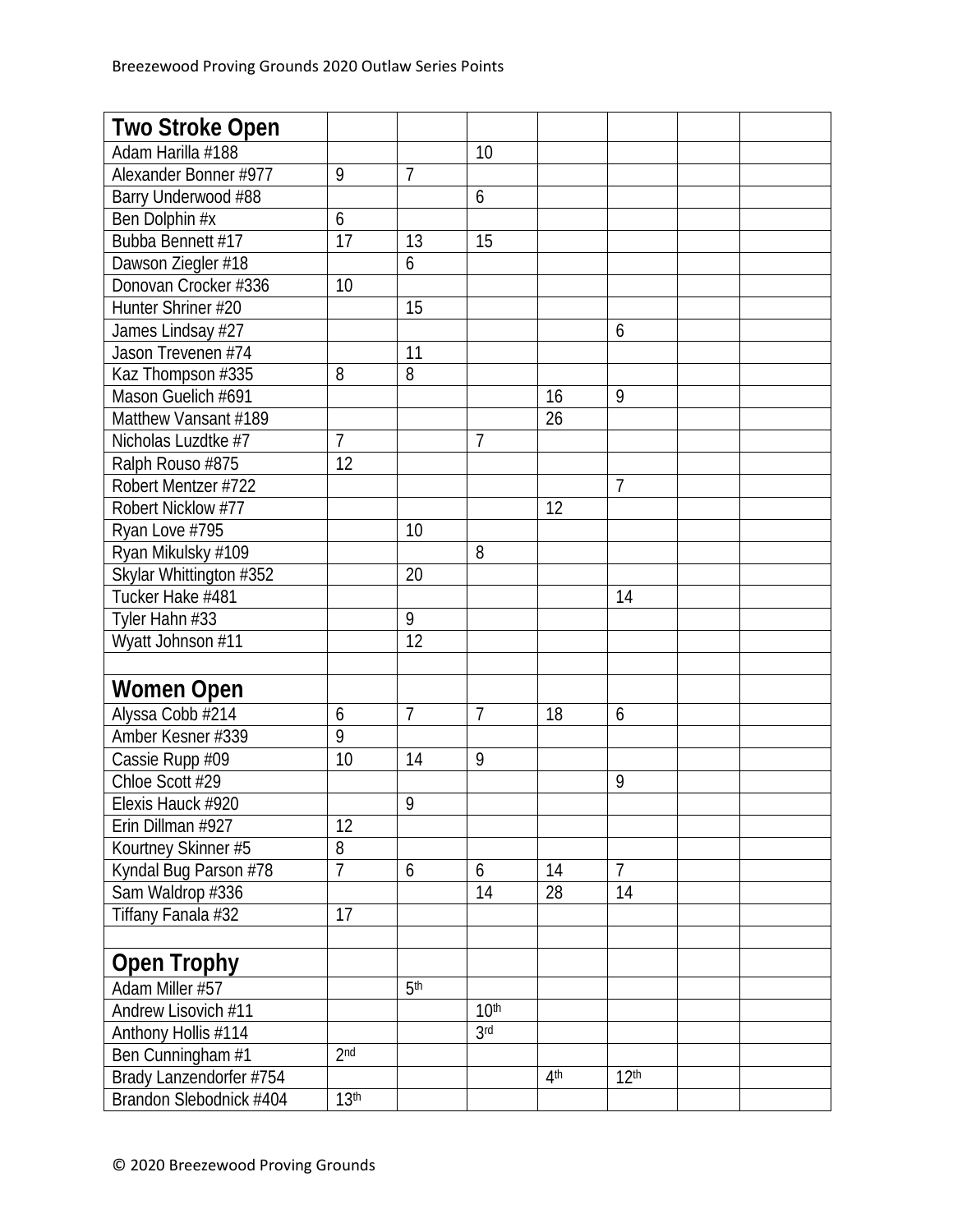| Chance Watro #97      | 5 <sup>th</sup>  |                  |                 |                  |                  |  |
|-----------------------|------------------|------------------|-----------------|------------------|------------------|--|
| Chase Linaweaver #727 | 11 <sup>th</sup> | <b>9th</b>       | 4 <sup>th</sup> |                  |                  |  |
| Chucky Hrupovich #09  | 10 <sup>th</sup> | 8 <sup>th</sup>  |                 |                  |                  |  |
| Cody Anderson #728    |                  |                  |                 |                  | 11 <sup>th</sup> |  |
| Cody Andrews #50      |                  | 2 <sub>nd</sub>  |                 |                  |                  |  |
| Cody Gerz #22         |                  |                  |                 |                  | 13 <sup>th</sup> |  |
| Cole Gerz #46         |                  |                  |                 |                  | 14 <sup>th</sup> |  |
| Cory Bupp #454        |                  |                  |                 |                  | 5 <sup>th</sup>  |  |
| Cristofer Duran #96   | 4 <sup>th</sup>  | 3 <sub>rd</sub>  |                 | 2 <sub>nd</sub>  |                  |  |
| Dawson Speedy #32     |                  |                  | 7 <sup>th</sup> | 13 <sup>th</sup> |                  |  |
| Devin Lykens #665     |                  |                  | 1 <sup>st</sup> |                  |                  |  |
| Donovan Pierce #430   |                  |                  |                 | 3 <sub>rd</sub>  | 3 <sub>rd</sub>  |  |
| Dylan Coon #78        | <b>9th</b>       | 6 <sup>th</sup>  | 5 <sup>th</sup> |                  |                  |  |
| Dylan Snyder #599     |                  |                  |                 | <b>9th</b>       | 19th             |  |
| Dylan Terney #726     |                  |                  |                 |                  | 18 <sup>th</sup> |  |
| Hunter Edgecomb #928E |                  |                  |                 |                  | 21 <sup>st</sup> |  |
| Jake Filburn #29      |                  |                  |                 | 14 <sup>th</sup> |                  |  |
| Jason Borosky #183    | 6 <sup>th</sup>  |                  |                 |                  |                  |  |
| Jim Franks #11        |                  |                  |                 |                  | 2 <sub>nd</sub>  |  |
| Joey Gerz #2          |                  |                  |                 |                  | 17 <sup>th</sup> |  |
| John Festa #843       | 14 <sup>th</sup> |                  |                 |                  |                  |  |
| Josh Berg #215        |                  |                  |                 |                  | 10 <sup>th</sup> |  |
| Josh Ferry #117x      |                  |                  |                 | 12 <sup>th</sup> |                  |  |
| Joshua Dixon #741     |                  | 11 <sup>th</sup> | 8 <sup>th</sup> |                  | 20 <sup>th</sup> |  |
| JR Ctlurn #3          | 7 <sup>th</sup>  |                  |                 |                  |                  |  |
| Justin Perry #720     |                  |                  |                 |                  | 7 <sup>th</sup>  |  |
| Justin Peters #68     |                  | 10 <sup>th</sup> |                 |                  |                  |  |
| Kenny Hadrey #1       | 1 <sup>st</sup>  | 1 <sup>st</sup>  |                 |                  | 4 <sup>th</sup>  |  |
| Logan Bishop #925     |                  |                  | 6 <sup>th</sup> | 10 <sup>th</sup> | 6 <sup>th</sup>  |  |
| Michael Novella #319  |                  |                  |                 | 8 <sup>th</sup>  |                  |  |
| Michael Payne #21     | 12 <sup>th</sup> |                  |                 |                  |                  |  |
| Miguel Urbina #185    |                  |                  |                 |                  | 8 <sup>th</sup>  |  |
| Nick Priuett #66      |                  |                  |                 | 6 <sup>th</sup>  |                  |  |
| Nick Richardson #45   | <b>8th</b>       | 7 <sup>th</sup>  |                 |                  |                  |  |
| Orion Gregory #1x     |                  |                  |                 | 1 <sup>st</sup>  |                  |  |
| Paul Bove #18         |                  |                  |                 | 11 <sup>th</sup> |                  |  |
| Paul Mosko #153       |                  | 12 <sup>th</sup> | <b>9th</b>      |                  |                  |  |
| Randy Lawson #209     | 3 <sub>rd</sub>  |                  |                 |                  |                  |  |
| Richard Amari #7      |                  | 4 <sup>th</sup>  |                 |                  |                  |  |
| Robert Mentzer #722   |                  |                  |                 | 7 <sup>th</sup>  |                  |  |
| Scott Clark #442      |                  |                  |                 |                  | 1 <sup>st</sup>  |  |
| Scott Garretty #117   |                  |                  |                 | 5 <sup>th</sup>  | <b>9th</b>       |  |
| Trevor Kramer #8      |                  |                  |                 |                  | 16 <sup>th</sup> |  |
| Tyler Helwig #13      |                  |                  | 2 <sub>nd</sub> |                  |                  |  |
| Zach Waldrop #116     |                  |                  |                 |                  | 15 <sup>th</sup> |  |
|                       |                  |                  |                 |                  |                  |  |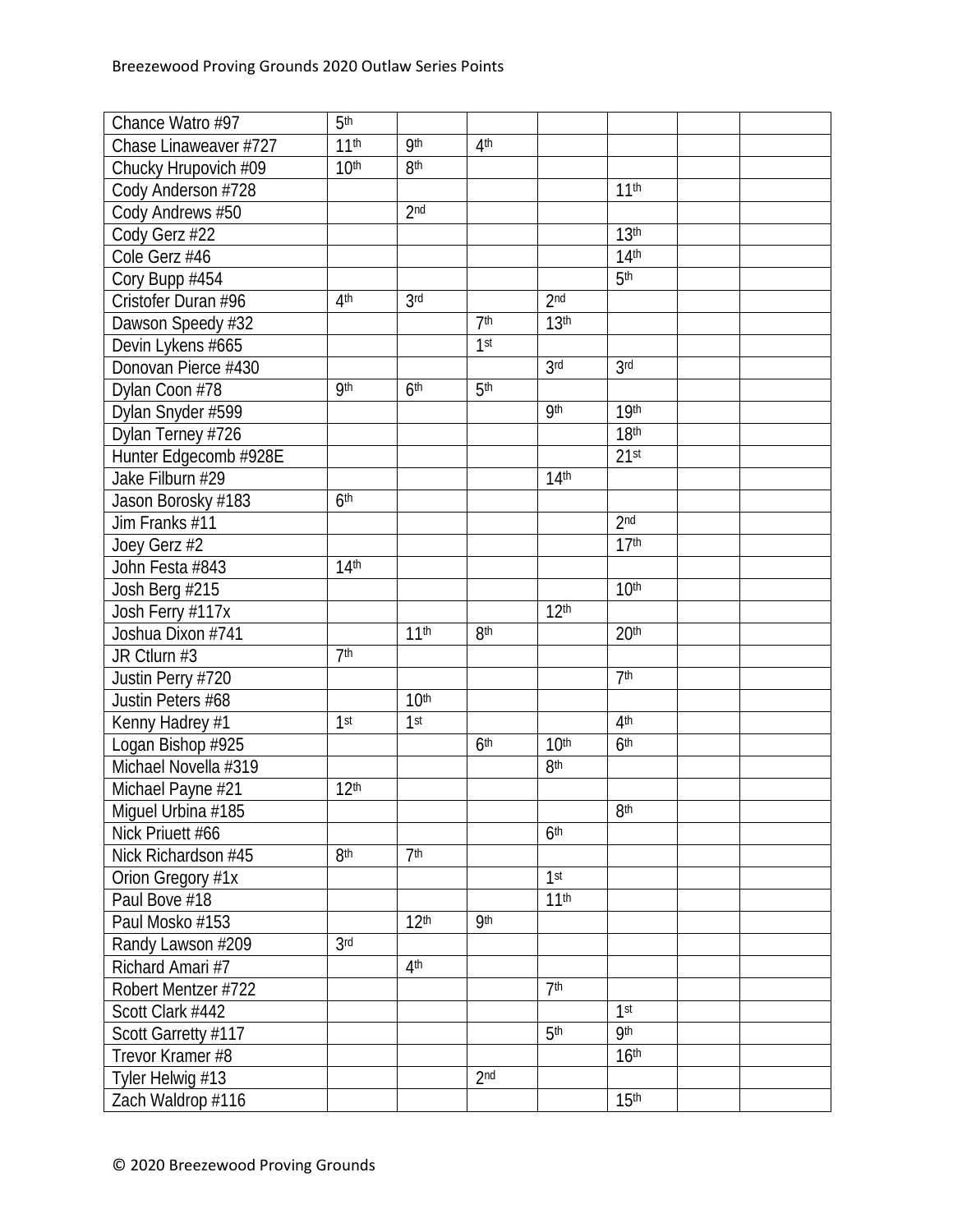| 250 Beginner           |           |          |                |    |                |  |
|------------------------|-----------|----------|----------------|----|----------------|--|
| Adam Croson #12        |           |          |                |    | 11             |  |
| Adam Havrilla #188     |           |          | 21             |    |                |  |
| Adam J #1              | 8         |          |                |    |                |  |
| Adam Zimmerman #112    |           |          | 12             |    |                |  |
| Alan Graham #705       |           | 23       | 28             |    |                |  |
| Andrew Homack #381     |           |          | 20             | 36 |                |  |
| Anthony Hile #415      |           |          | $\overline{9}$ |    |                |  |
| Austin Crouse #54      |           |          | 22             |    |                |  |
| Austin Dotson #69      |           | 10       |                |    |                |  |
| Austin Monroe #6       | 10        |          | 11             |    |                |  |
| Austin Roscoe #115     |           |          |                | 56 |                |  |
| Austin Stoll #27       |           |          | 9              |    |                |  |
| Barry Underwood #88    |           |          | 7              | 35 |                |  |
| Ben Heltman #04        |           | 21       |                |    |                |  |
| Bill Dick #219         | 19        | 16       |                |    |                |  |
| Blake Baxter #4x       |           |          |                |    | 10             |  |
| Blake Lincoln #x       |           |          | $32-1st$       |    | $28-3$ rd      |  |
| Bobby Triplett #127    | 24        | 25       | 22             | 48 |                |  |
| Brad Coulter #320      |           |          | $\overline{7}$ |    | $\overline{7}$ |  |
| Brandon Pritchard #71  | 13        | 16       | 18             | 43 | 17             |  |
| Brandon Slebonick #404 | $25-3$ rd |          |                | 28 |                |  |
| Brennon Mikulsky #116  |           | 25       | $25-3$ rd      | 34 | 21             |  |
| Brett Cruikshank #21   |           | 12       |                |    |                |  |
| Brett Ferry #07        |           | 21       |                |    |                |  |
| Brice Cook #426        |           |          | 27             |    |                |  |
| Broc Bonamo #221       | 33-3rd    | 26       | 19             | 44 | 19             |  |
| Brock Jumper #112      |           | $34-1st$ |                |    |                |  |
| Bryer Wepten #101      |           | 9        |                |    |                |  |
| Bubba Lincoln #222     |           |          |                |    | $28-3$ rd      |  |
| Caleb Allebaugh #113   | $35-2nd$  | $29-2nd$ |                |    |                |  |
| Carl Davenport #88     |           |          | 14             | 46 | 22             |  |
| Carlos Barrera #577    |           | 20       |                |    |                |  |
| Casey Reynolds #585    | 7         |          |                |    |                |  |
| Chad Brindle Jr # 345  |           |          | 23             |    |                |  |
| Chris Fowler #153      |           |          | 20             | 53 |                |  |
| Chris Kerr #311        |           |          |                |    | 12             |  |
| Clay Mercer #11        |           |          | $36-1st$       |    |                |  |
| Cody Anderson #728     |           |          |                |    | 19             |  |
| Cody Andrews #50       |           | $34-1st$ |                |    |                |  |
| Cody Hallett #600      | 16        |          |                |    |                |  |
| Cody Hill #322         |           | 18       |                |    |                |  |
| Cody Kutz #111         | 21        |          | 26             |    |                |  |
| Cole Granger #94       |           |          | 16             |    |                |  |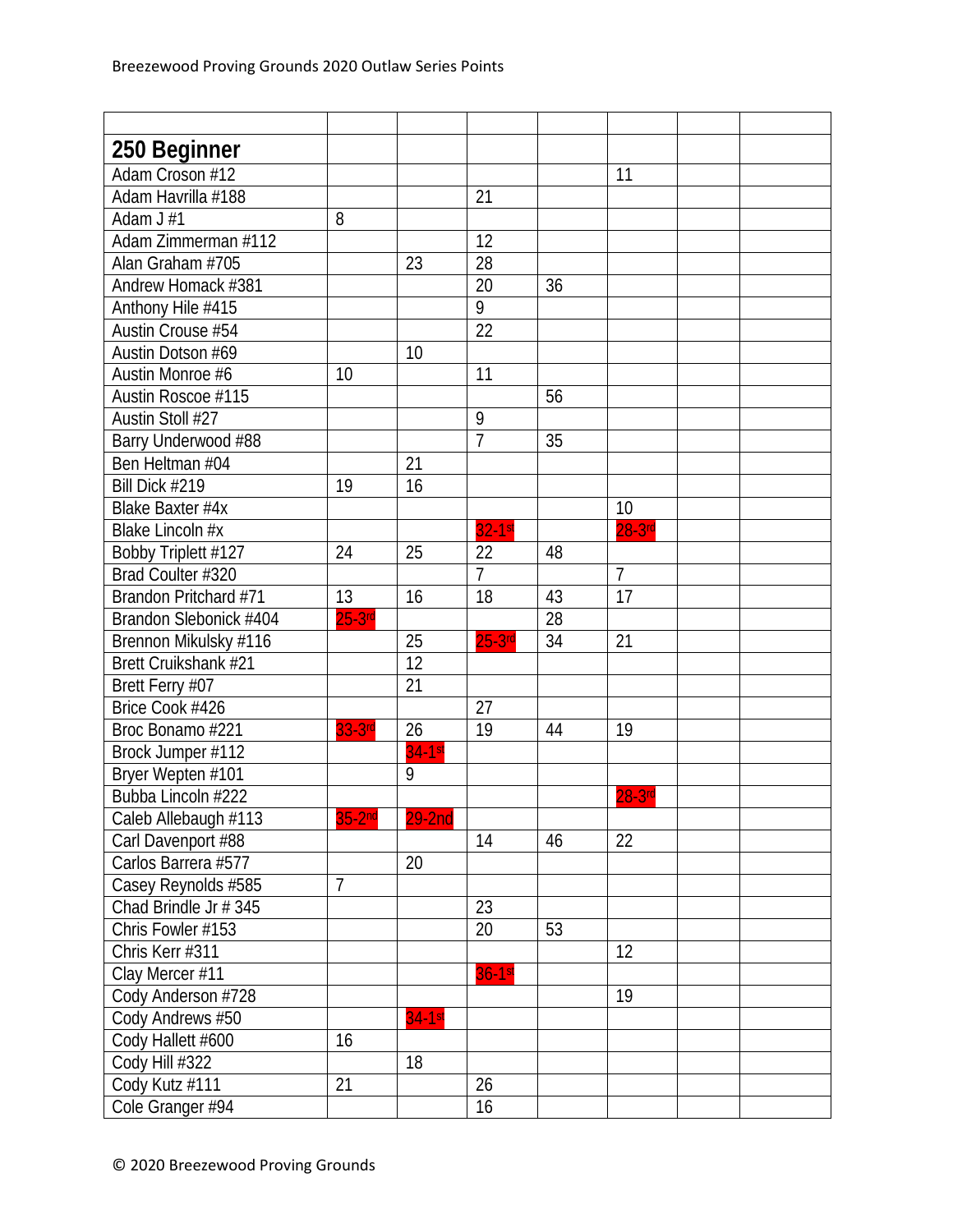| Cole Green #911        | 13        |            |                |    |           |  |
|------------------------|-----------|------------|----------------|----|-----------|--|
| Cole Minovich #301     |           | 9          |                | 29 | 8         |  |
| Corbin Joshua #32      | 15        |            |                |    |           |  |
| Cory Bupp #454         |           |            |                |    | $35-1$ st |  |
| Cory Thornton #2c      | 11        | 12         | 10             |    |           |  |
| Curtis Lussier #219    |           | $27-3$ rd  |                |    |           |  |
| Dakota Kidd #108       |           |            | 8              |    |           |  |
| Dakota Yeakle #24      | 20        |            |                |    | 20        |  |
| Dalton Lemin #502      | 18        |            | $27 - 2nd$     |    |           |  |
| Damian Hensley #10     |           | 19         |                | 27 |           |  |
| Dane Shaw #916         | 25        | 22         |                |    |           |  |
| Daniel Reinhardt #18   |           | 15         |                |    |           |  |
| David Wood #111        |           | 14         | 22             |    | 11        |  |
| Dawson Speedy #32      |           | 22         | 18             | 37 |           |  |
| Dawson Ziegler #18     |           | 21         |                |    |           |  |
| Derek Richards #10     |           | 24         | 20             |    |           |  |
| Devin Halaburda #120   | $40-1$ st |            |                |    |           |  |
| Devin Wakefield #53    |           | 17         | 12             | 37 | 21        |  |
| Devon Stump #3         |           |            |                |    | 15        |  |
| Dillon Wakefield #110  |           |            | 11             |    | 9         |  |
| Donovan Crocker #336   | 19        |            |                |    |           |  |
| Douglas Fitzhenry #738 | 15        |            |                |    |           |  |
| Drew Emerick #37       | 28        |            |                |    |           |  |
| Dylan Coon #78         |           |            |                |    | 27        |  |
| Dylan Tenney #726      |           |            | 10             | 38 | 10        |  |
| Eavn Nucci #711        |           |            | 13             |    |           |  |
| Eli Hajjar #23         | 11        |            |                |    |           |  |
| Eric Pena #23          | 24        |            |                |    |           |  |
| Eric Swiger #107       |           | 17         |                |    |           |  |
| Ferdy Sosa #259        | 17        | 26         |                |    |           |  |
| George Crowe #1        |           |            |                | 39 |           |  |
| Gideon Smith #33       |           | 18         |                | 50 | 17        |  |
| Greg Seltzer #10       | 29        | $29 - 2nd$ | $29-3$ rd      |    | $35-1st$  |  |
| Hunter Doolan #11      |           |            |                | 32 |           |  |
| Hunter Shannon #5      | 26        | 19         | 16             | 42 |           |  |
| Isaac Frye #1          |           |            | 23             |    |           |  |
| Jaime Saiz #292        |           |            | $\overline{9}$ |    |           |  |
| Jake Welch #117        |           |            | 21             |    |           |  |
| James Lindsay #27      |           |            |                | 40 |           |  |
| Jarred Porter #111     |           | 10         | 13             | 39 | 14        |  |
| Javier Larue #33       |           | 13         |                |    |           |  |
| JD Hahn #75            |           |            | $27 - 2nd$     |    |           |  |
| Jimmy Mcilwain #123    |           | $27-3$ rd  |                |    |           |  |
| JJ Kuti #455           |           |            | $31-2nd$       |    |           |  |
| Joey Gerz #2x          |           |            |                | 33 |           |  |
|                        |           |            |                |    |           |  |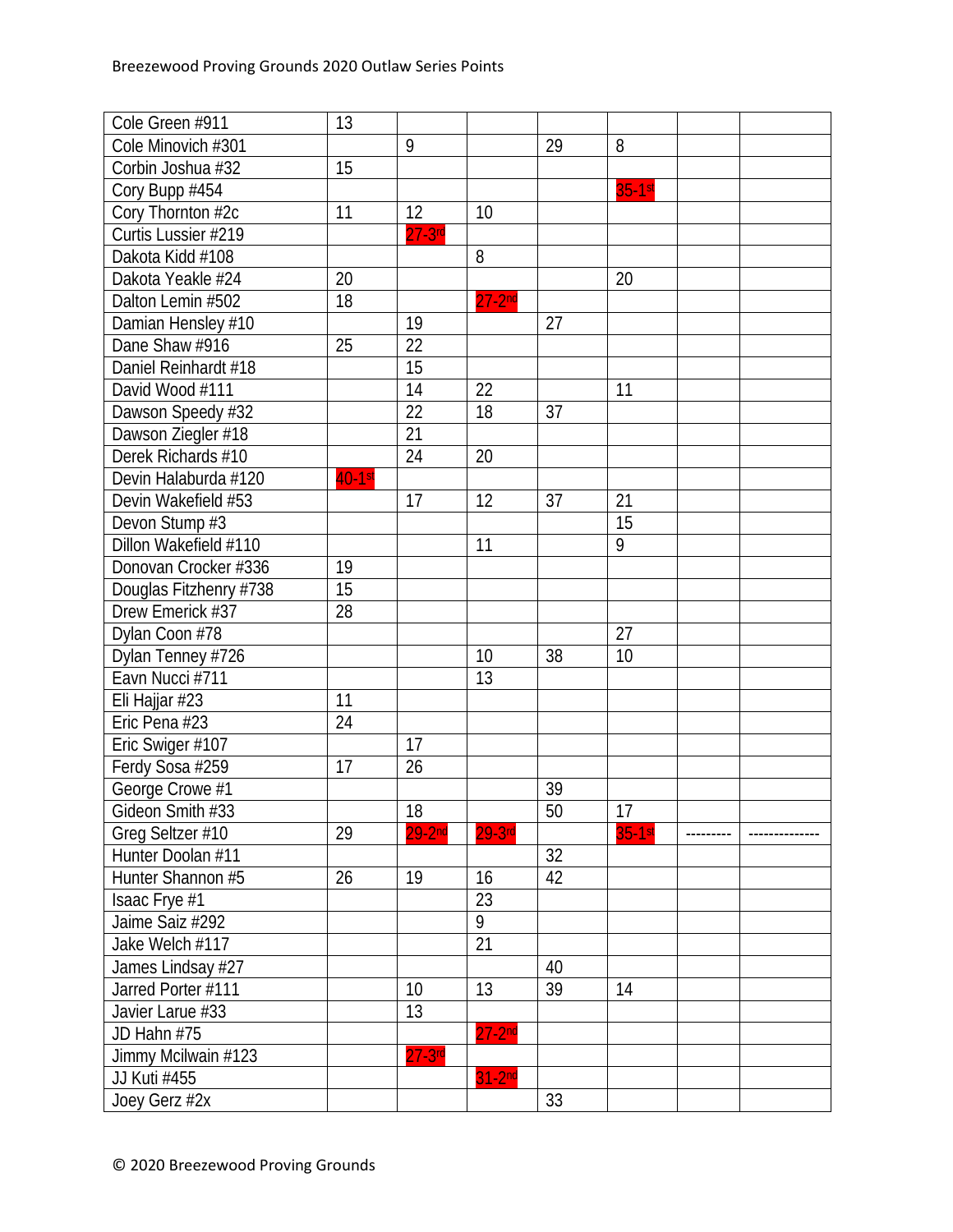| Joey Pantages #23     |          |            |           | 35        |                    |  |
|-----------------------|----------|------------|-----------|-----------|--------------------|--|
| John Festa #843       | 31       |            |           |           |                    |  |
| Johnny Botts #45      |          |            |           |           | 30-2 <sup>nd</sup> |  |
| Jordan Hahn #78       |          |            | 15        | 51        |                    |  |
| Jose Ortiz #28        | 23       |            |           |           |                    |  |
| Josh Coulter #320     |          | 14         | 15        |           | 14                 |  |
| Josh Phillips #51     |          |            |           | 40        | 25                 |  |
| Joshua Dixon #741     |          | 14         | 12        |           | 13                 |  |
| Justin Jacobs #126    | $27-2nd$ |            |           |           |                    |  |
| Justin Verbonitz #410 | 20       | 23         |           | 54        | 23                 |  |
| Kaige Norris #22      |          |            |           | $60-1$ st | 27                 |  |
| Kaleb Rudy #121       |          | 24         | 23        | $72-1$ st | 22                 |  |
| Kalim Snowberger #724 | 14       |            |           |           |                    |  |
| Kaz Thompson #335     | 23       |            | 18        |           |                    |  |
| Kike Aguiler #717     | 9        |            |           |           |                    |  |
| Kyle Cunningham #219  |          | 20         | 21        |           | 20                 |  |
| Kyle Ramsey #17       |          |            | 17        | 36        | 12                 |  |
| Levi Briggs #2        |          | 17         | 14        | 30        |                    |  |
| Logan Bishop #925     |          | 24         | 24        | $62-2nd$  | 24                 |  |
| Logan Wise #11        | 10       |            |           |           |                    |  |
| Manuel Ramos #983     |          | $29 - 2nd$ |           |           |                    |  |
| Matthew Phillips #41  | 17       |            |           |           |                    |  |
| Michael Stull #702    |          |            | 16        |           | 15                 |  |
| Miles Francis #151    |          |            |           | 52        |                    |  |
| Nate Homack #822      |          |            | 19        |           |                    |  |
| Nick Nicholson #5     |          | 26         |           |           |                    |  |
| Noah Shuhart #94      |          | 15         |           |           |                    |  |
| Odin Cretin #108      | 9        | 11         | 19        | 38        | 16                 |  |
| Paul Bove #18         |          |            |           | $50-2nd$  | 25                 |  |
| Paul Masko #153       |          | 18         | 13        |           |                    |  |
| Phoenix Santos #111   | 22       |            | $25-3$ rd |           |                    |  |
| Ralph Rayso #875      | $32-3rd$ |            |           |           |                    |  |
| Rayner Guzman #484    |          | 19         |           |           |                    |  |
| Rhyan Alives #203     |          | 13         |           |           |                    |  |
| RJ Wilson #28         | 16       | 16         | $32-1st$  | 41        | 24                 |  |
| Ron Doug #738         |          |            |           | 49        | 26                 |  |
| Ryan Schmidt #422     |          |            | 17        | 41        |                    |  |
| Sam Hampe #84         |          | $34-1st$   |           |           |                    |  |
| Sean Trabold #256     |          |            | 24        |           |                    |  |
| Steve Rouser #155     |          | 11         | 11        | 31        |                    |  |
| Stevie Moore #17      | 18       | 22         |           |           |                    |  |
| Tanner Friedline #107 | 14       |            |           |           |                    |  |
| Thorn Brothers #151   | 27       | 25         |           | 58-3rd    | 30-2 <sup>nd</sup> |  |
| Tim Keller #412       |          |            | 8         | 34        |                    |  |
| TJ Notarianni #4      |          |            |           |           | 23                 |  |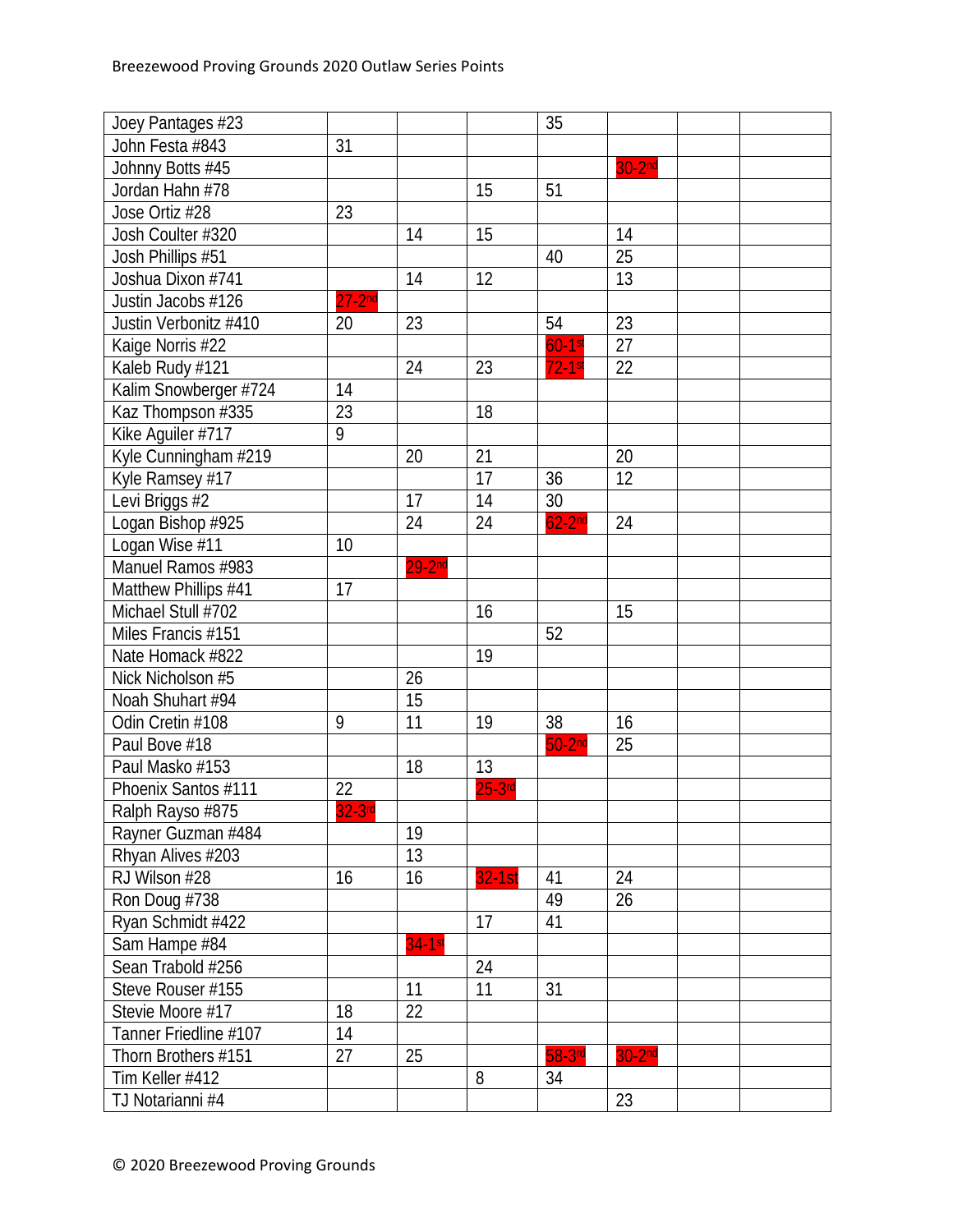| Travis Mclaughlin #71   | 21        | 23              | 25       | 47        | 13 |  |
|-------------------------|-----------|-----------------|----------|-----------|----|--|
| Travis Weisner #799     | 32        |                 |          |           |    |  |
| Trenton Fitz #509       |           |                 | 14       |           |    |  |
| Trevor Kramer #8        |           |                 |          | 44        | 18 |  |
| Tyler Corle #17         | 12        | 20              |          |           |    |  |
| Tyler Hahn #33          |           | $\overline{15}$ |          |           |    |  |
| Tyler Hill #1           | 30        | $27-3$ rd       | 17       | $46-3$ rd | 26 |  |
| Tyler Marlin #32        |           |                 |          |           | 18 |  |
| Tyler Miller #219       |           |                 |          | 45        |    |  |
| Tyler Vanza #182        | 22        |                 |          |           |    |  |
| Zack Mack #616          |           |                 | 10       |           | 9  |  |
| Zack Rickard #692       |           |                 | 24       | 42        |    |  |
| Zephan Santos #11       | 12        |                 | 15       |           |    |  |
|                         |           |                 |          |           |    |  |
| 450 Beginner            |           |                 |          |           |    |  |
| Adam Bencza #2          |           |                 |          |           | 24 |  |
| Andrew Morelli #52      |           | 13              |          |           |    |  |
| Anthony Hollis #114     |           |                 | 38-1st   |           |    |  |
| Anthony Romano #33R     | $37-1$ st | 23              | $31-3rd$ |           |    |  |
| Antonio Mathis #474     |           | 6               |          |           |    |  |
| Ben Heltman #04         |           | 13              |          |           |    |  |
| Benton Moyer #65        |           | 23              |          |           |    |  |
| Bill Dick #219          | 8         | 15              |          |           |    |  |
| Billy Hildebrand #43    |           | $26-2nd$        | 29       | 44        |    |  |
| Blake Lincoln #555      |           | $24-3$ rd       | 30       | 54        | 9  |  |
| Blake Meger #1          |           | $\overline{7}$  |          |           |    |  |
| Brad Berzonis #12       |           |                 |          | $60-2nd$  |    |  |
| Brandon Slebodnick #404 |           | 17              |          | 49        |    |  |
| Bryan Gardiner #126     |           | 14              |          |           |    |  |
| Bubba Bennett #17       | 29        | $26-2nd$        |          |           |    |  |
| Carlos Barrera #577     |           | 9               |          |           |    |  |
| Chad Housel #727        | 25        |                 |          |           |    |  |
| Chris Keebler #19       |           |                 |          | 43        |    |  |
| Christian Haas #9       |           |                 |          | 33        |    |  |
| Christopher Ross #91    | 15        | 8               |          |           |    |  |
| Cody Andrews #50        |           | $31 - 1$ st     |          |           |    |  |
| Cody Gerz #22           |           |                 | 21       | 50        | 30 |  |
| Cole Gerz #46           |           |                 |          | 47        | 23 |  |
| Corey Rimmey #195       | 9         |                 | 10       |           |    |  |
| Cory Bupp #454          |           |                 |          |           | 33 |  |
| Curtis Lussier #219     |           | 21              |          |           |    |  |
| Daniel Reinhardt #871   |           |                 |          | 36        |    |  |
| David Manikowski #12    |           |                 |          |           | 15 |  |
| Dawson Ziegler #18      |           | 17              |          |           |    |  |
| Derek Richards #10      |           | 15              |          |           |    |  |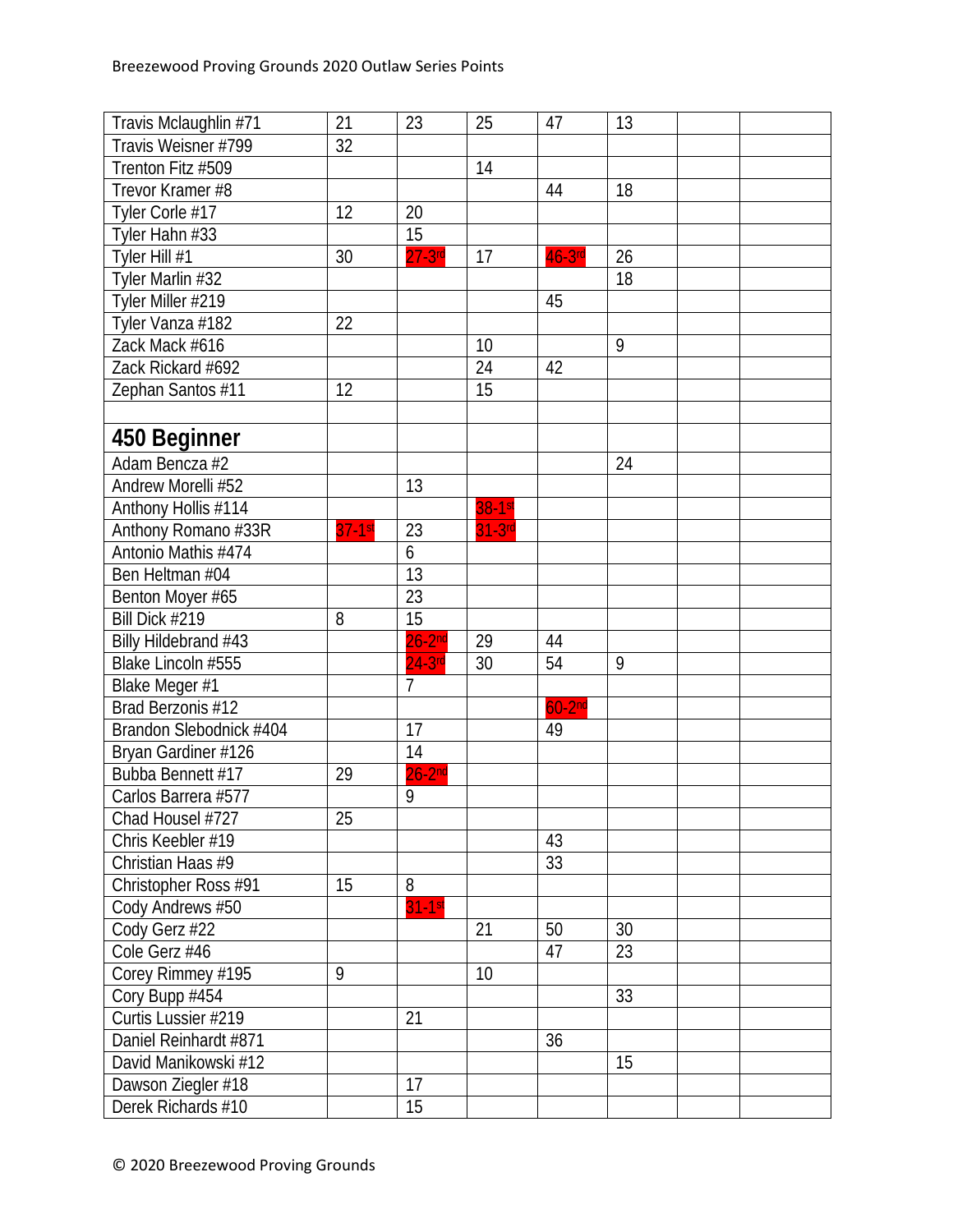| Derrick Kuchinka #64  |                | 22 | 27 |           | $34-3$ rd            |
|-----------------------|----------------|----|----|-----------|----------------------|
| Dokota Kidd #913      | $\overline{1}$ |    | 11 |           |                      |
| Dustin Ziemba #11     |                |    |    |           | 20                   |
| Dylan Coon #78        | 28             | 22 | 28 |           | $\overline{41-1}$ st |
| Dylan Snyder #599     | 16             | 18 |    | 41        | 14                   |
| Ethan Beam #18        |                |    | 15 |           |                      |
| Ferdy Sosa #259       | 24             | 19 |    |           |                      |
| Gregory Anderson #22x |                |    |    |           | 16                   |
| Hunter Edgecomb #928E |                |    |    |           | 10                   |
| Jack Kunkel #82       | 23             |    | 18 |           |                      |
| Jake Filburn #29      |                |    |    | 35        |                      |
| Jake Maynard #10      |                |    |    |           | 17                   |
| Jarred Coleman #96    |                | 16 |    |           |                      |
| Jason Borosky #183    | 26             |    |    |           |                      |
| Jeff Marlow #914      |                | 10 |    |           |                      |
| Jimmy Mcilwain #123   |                | 12 |    |           |                      |
| Johnny Butts #45      |                |    |    |           | 32                   |
| Jordan Hahn #78       |                |    | 17 |           |                      |
| Jordan Weeliyer #T    | 21             |    |    |           |                      |
| Jose Ortiz #28        | 17             | 16 |    |           |                      |
| Josh Berg #215        |                |    | 19 |           | 8                    |
| Josh Coulter #320     |                |    |    |           | $\overline{12}$      |
| Josh Lindsay #624     |                |    |    | 34        |                      |
| Joshua Dixon #741     | 11             |    |    |           |                      |
| Justin Adams #111     |                |    | 14 |           |                      |
| Justin Jacobs #126    | $30-3$ rd      |    |    |           |                      |
| Justin Perry #720     |                |    |    |           | $36-2nd$             |
| Justin Verbonitz #410 | 19             | 18 | 20 | 42        | 28                   |
| Kalim Snowberger #724 | 10             | 10 | 9  |           |                      |
| Kenny Barber #1       |                |    |    | $56-3$ rd |                      |
| Kevin Reese #156      |                | 11 |    |           |                      |
| Kike Aguilar #717     | 14             |    |    |           |                      |
| Kody Griffith #132    | 18             |    |    |           |                      |
| Levi Haines #514      |                |    | 25 | 45        | 27                   |
| Lucas Sepelyok #330   |                |    |    |           | 29                   |
| Manuel Ramos #983     |                | 20 |    |           |                      |
| Matt Adams #1         |                |    | 22 |           |                      |
| Matt Conoway #45x     |                |    |    |           | 11                   |
| Matthew Haught #711   |                |    |    | 37        |                      |
| Michael Cox #248      |                |    |    | 38        | 13                   |
| Michael Payne #91     | 22             | 12 |    |           |                      |
| Miguel Urbina #185    |                |    |    | 46        | 19                   |
| Nick Richardson #45   | 27             | 19 |    |           |                      |
| Noah Padisak #119     |                |    | 12 |           |                      |
| Raymond Torres #2     |                |    |    | 39        |                      |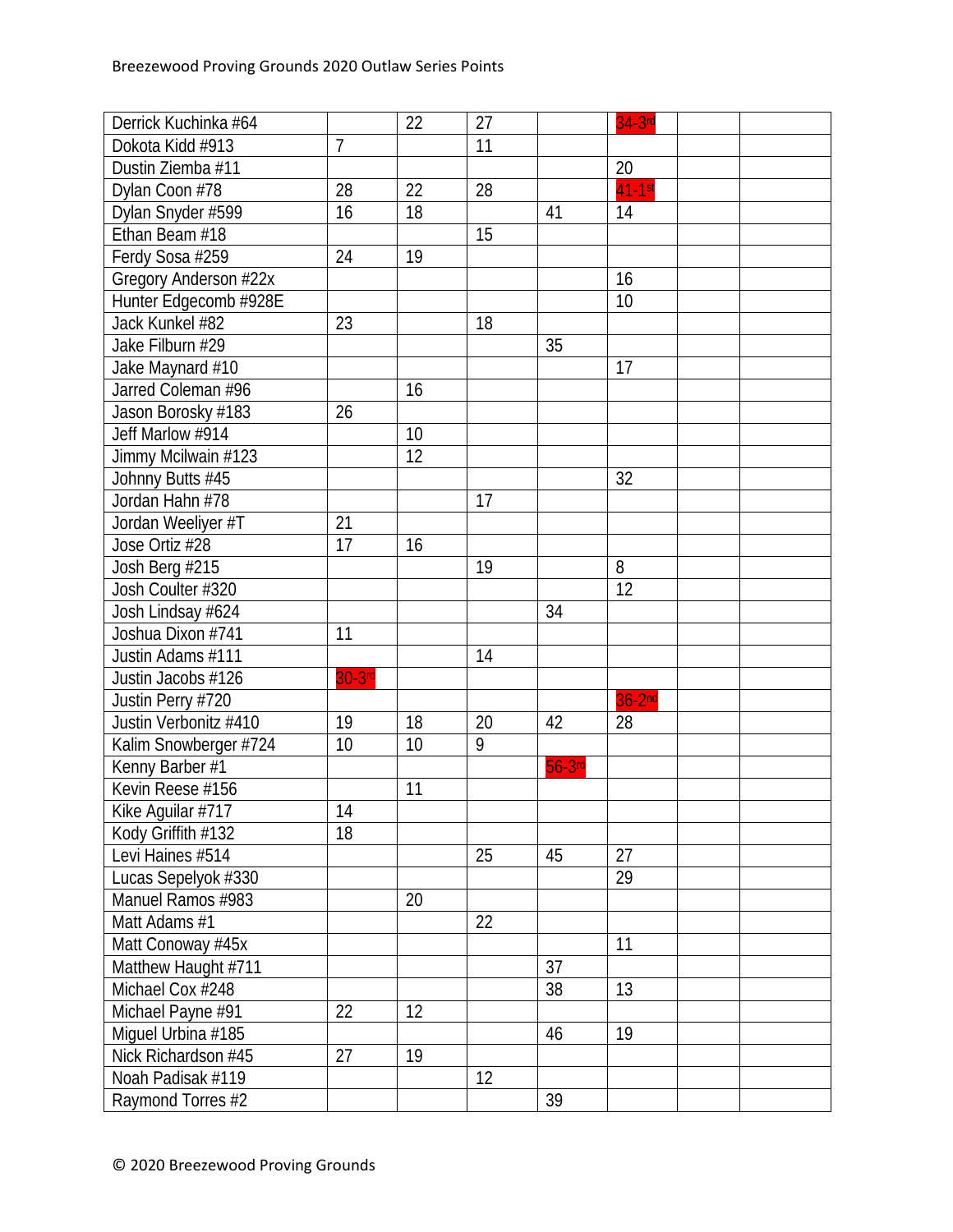| Raynor Guzman #484      |          | 14        |          |           |                 |  |
|-------------------------|----------|-----------|----------|-----------|-----------------|--|
| Robert Mentzer #4       |          |           | 23       | 52        |                 |  |
| Robert Schiller #3      |          |           |          |           | 21              |  |
| Ryan Burnham #006       | 13       |           |          |           |                 |  |
| Ryan Mikulsky #109      |          |           |          |           | 25              |  |
| Shane Jernigan #156     |          | $31-1st$  | 16       | 40        |                 |  |
| Thomas Lussier #73      |          | 11        |          |           |                 |  |
| Thorn Brothers #151     |          | 21        | $33-2nd$ | 51        | 31              |  |
| Tim Keller #412         |          |           |          |           | $\overline{7}$  |  |
| Travis Ritter #420      | 12       |           | 24       | 48        | 26              |  |
| Travis Weisner #799     | 20       |           |          |           |                 |  |
| Tyler Hill #512         |          | 20        | 26       |           | 18              |  |
| Wesley Fritz #46        |          |           |          |           | $\overline{22}$ |  |
| Wyatt Black #542        | $32-2nd$ | $24-3$ rd |          | $70-1$ st |                 |  |
|                         |          |           |          |           |                 |  |
| 250 Intermediate        |          |           |          |           |                 |  |
| Adam Miller #57         |          |           |          |           | 13              |  |
| Austin Waugh #323       |          | 18        |          |           |                 |  |
| Bradley Hopkins #26     |          |           | 23       |           |                 |  |
| Brady Lanzendorfer #754 |          | 10        | 9        |           |                 |  |
| Brandon Beam #16        | 21       | 20        | 25       | 37        |                 |  |
| Brendon Emerick #422    | 11       |           |          |           |                 |  |
| Brice Cook #426         |          |           |          | 28        | 15              |  |
| Carlos Montanti #110    |          |           |          | 35        |                 |  |
| Chance Watro #97        | 27       |           |          |           |                 |  |
| Chase Linaweaver #727   | 24       | 14        | 12       | 33        |                 |  |
| Chris Hazelton #65      | 17       | 15        | 11       | 30        | 11              |  |
| Dayne Miller #28        | 16       | 16        | 18       |           | 17              |  |
| Ethan Schwartz #826     | 15       |           | 8        |           |                 |  |
| Ezra Fresquez #328      |          |           | 24       | 36        | 21              |  |
| Gage Allebaugh #118     | 29       | 17        | 17       | 26        | 18              |  |
| Hunter Dietz #191       |          |           |          | 42        |                 |  |
| Hunter Shriner #20      |          | 27        |          |           |                 |  |
| James Groth #828        |          |           | 20       |           |                 |  |
| Jarred Scott #42        | 12       | 13        | 10       | 29        | 16              |  |
| Joey Gerz #2            |          |           |          |           | $\overline{7}$  |  |
| Joey Montanti #31       |          |           |          | 27        |                 |  |
| Josh Leonard #290       |          |           | 15       |           |                 |  |
| Kyle Bohrer #128        | 14       |           |          |           |                 |  |
| Kyle Cunningham #219    | 9        |           |          |           |                 |  |
| Marcus Everly #13       | 19       | 11        | 13       | 31        |                 |  |
| Mason Guelich #691      | 22       | 12        | 21       | 34        | 19              |  |
| Matthew Vansant #189    | 18       |           | 14       |           |                 |  |
| Michael Novella #319    |          |           | 19       |           |                 |  |
| Nick Nicholson #5       | 10       |           |          |           |                 |  |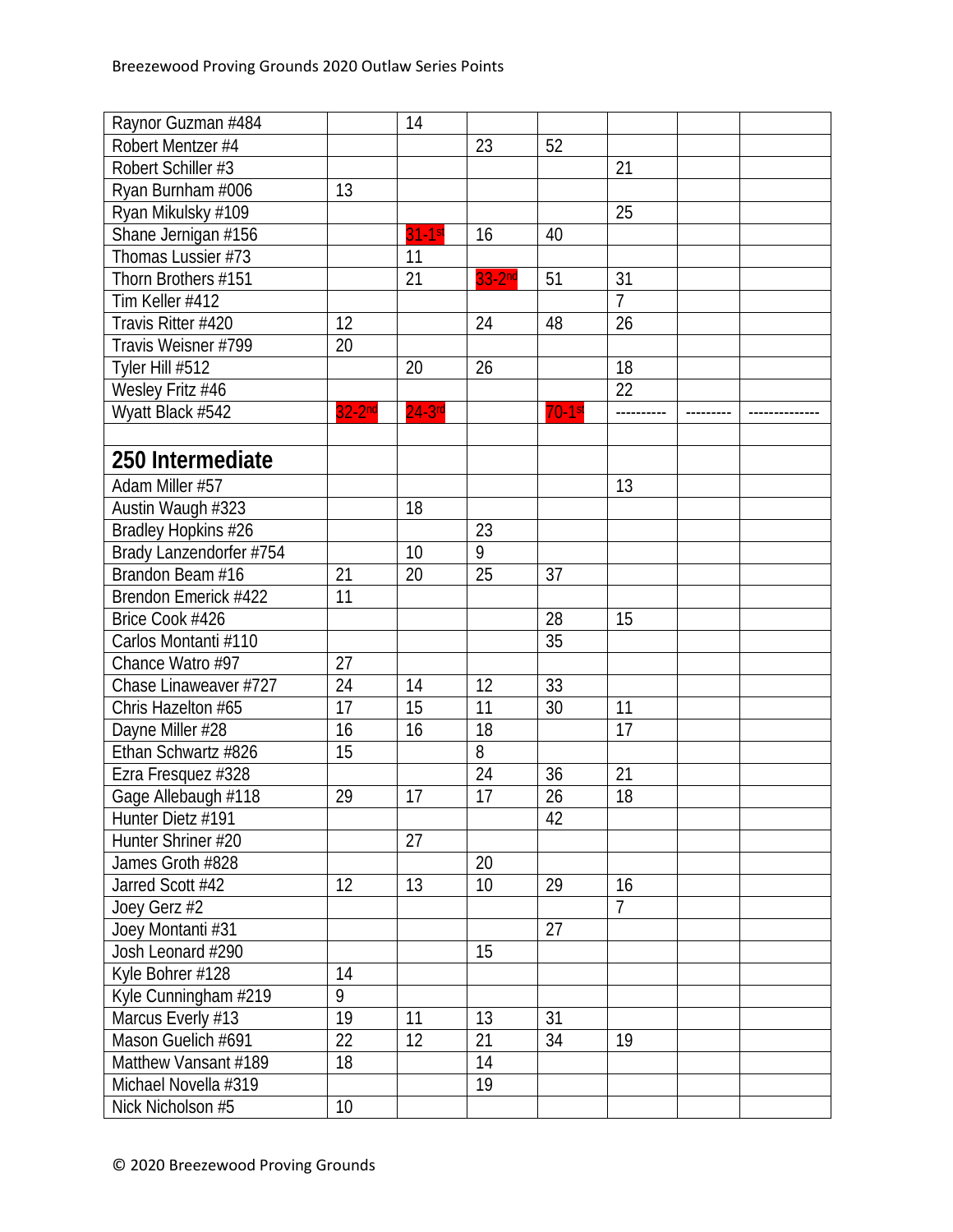| Noah Mercado #66      | 23 | 19             | 27             | 38              | 22             |  |
|-----------------------|----|----------------|----------------|-----------------|----------------|--|
| Orion Gregory #1x     |    |                |                | 56              |                |  |
| Richard Smith #117    |    |                | $\overline{7}$ |                 | 12             |  |
| Sam Waldrop #336      |    |                |                |                 | $\overline{9}$ |  |
| Scott Garrety #117    | 25 |                | 16             | 40              | 20             |  |
| Sean Wilson #131      | 20 |                |                |                 |                |  |
| Seth Luzier #906      |    |                | 22             |                 |                |  |
| Shawn Knight #215     | 13 |                |                |                 |                |  |
| Stash Breinich #158   | 8  |                | 6              | 25              | 8              |  |
| TJ Rhodes #33         |    |                |                |                 | 14             |  |
| Tyler Adams #710      | 26 |                | 29             |                 | 10             |  |
| Zach Kendig #149      | 34 | 22             | 34             | 46              | 29             |  |
| Zach Waldrop #116     |    |                | 26             | 32              | 24             |  |
|                       |    |                |                |                 |                |  |
|                       |    |                |                |                 |                |  |
|                       |    |                |                |                 |                |  |
| 450 Intermediate      |    |                |                |                 |                |  |
|                       |    |                |                |                 |                |  |
| Adam Miller #57       | 17 | 19             | 15             | 34              | 10             |  |
| Ant Romano #33r       |    |                |                | 60              |                |  |
| Antonio Dacruz #96    |    | 12             |                |                 |                |  |
| Bradley Hopkins #26   |    |                | 21             |                 |                |  |
| Brandon Beam #16      | 9  | 16             | 24             | 27              |                |  |
| Brayden Pohlhaus #95  |    |                |                |                 | 27             |  |
| Brett Pochet #225     | 18 | 15             | 22             | 41              | 19             |  |
| Brett Tinsman #13     |    | 9              |                |                 |                |  |
| Carlos Montanti #110  |    |                |                | 37              |                |  |
| Chucky Hrupovich #09  | 10 | 13             | 14             | 28              | 8              |  |
| Cody Gross #48        |    |                | 11             |                 |                |  |
| Cody Miller #48       |    |                |                | 31              |                |  |
| Cory Salerno #763     |    | $\overline{1}$ |                |                 |                |  |
| Cristofer Duran #96   | 23 |                |                | 42              |                |  |
| David Brady #742      |    |                |                |                 | $\overline{7}$ |  |
| Donny Tinsman #762    | 12 | 10             |                |                 |                |  |
| Donovan Pierce #430   |    |                |                | 35              | 15             |  |
| Dylan Shoop #311      |    | 20             |                |                 |                |  |
| Hogan Cassell #172    |    |                |                | 50              |                |  |
| Hunter Dietz #191     |    |                |                | $\overline{39}$ |                |  |
| Jake Ferry #117       |    |                |                | 29              |                |  |
| James Groh #828       | 16 | 21             | 23             | 36              | 14             |  |
| James Taggart #269    |    |                | 9              |                 |                |  |
| James Winter #27      |    |                | 23             |                 |                |  |
| Jarrett Bellison #613 | 15 | 14             |                | 38              | 9              |  |
| Jim Franks #11        |    |                |                |                 | 12             |  |
| Josh Buckner #56      | 7  |                |                |                 |                |  |
| Josh Leonard #290     |    |                | 18             |                 |                |  |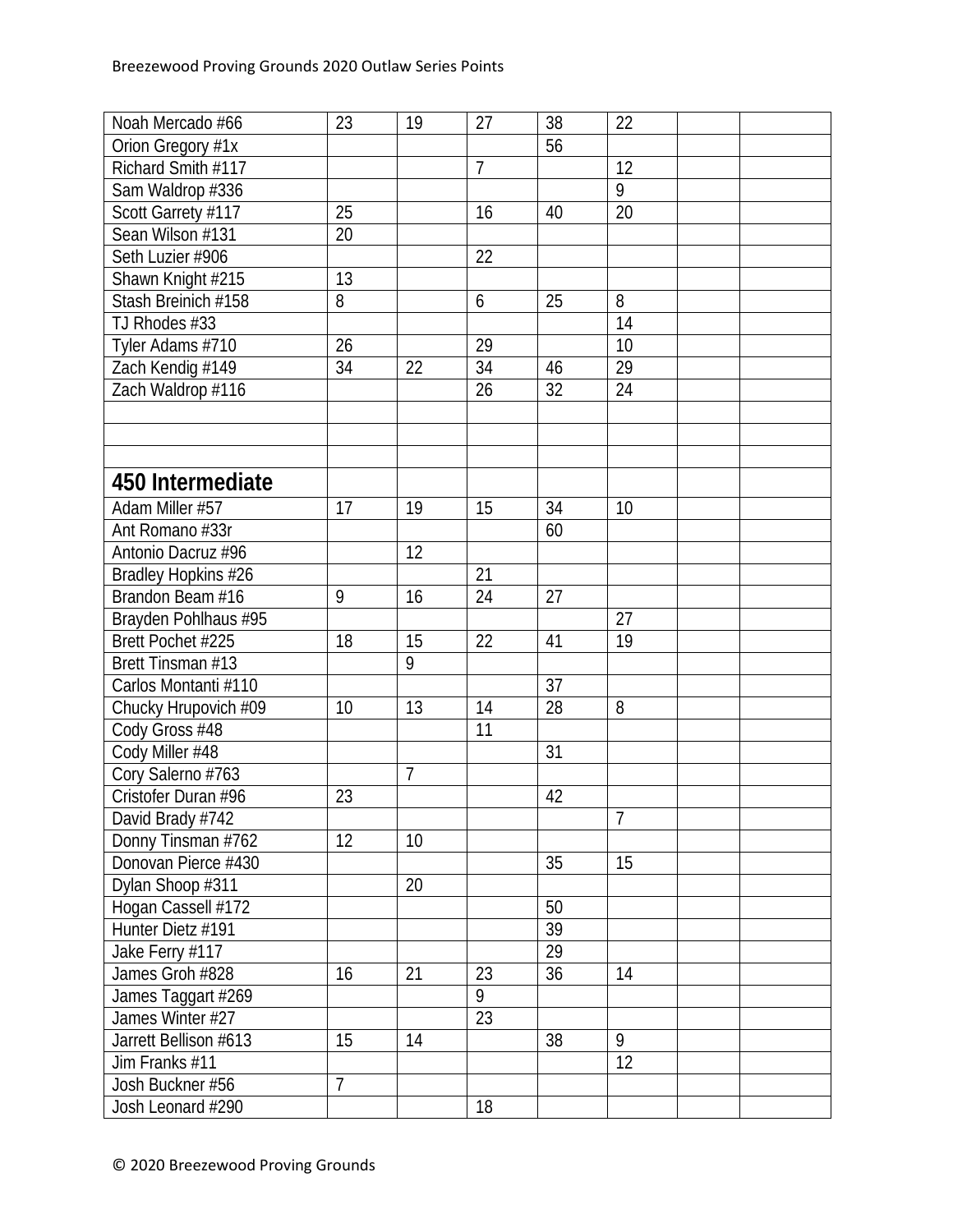| JR Churn #3          | 11             |                 |    |    |                |  |
|----------------------|----------------|-----------------|----|----|----------------|--|
| Kevin Reese #156     |                |                 | 25 |    |                |  |
| Kyle McNabb #734     | 13             |                 |    |    |                |  |
| Mason Guelich #691   | 19             | 11              | 19 | 32 | 13             |  |
| Nate Kronk #558      | 30             |                 |    |    |                |  |
| Noah Mercado #66     |                | 22              | 22 | 46 | 20             |  |
| Richard Amari #7     |                | 17              |    |    |                |  |
| Rob Schiller #3      | 8              | 8               | 10 |    |                |  |
| Ryan Love #795       |                | 25              |    |    |                |  |
| Scott Garrety #117   |                |                 | 13 |    |                |  |
| Sean Wilson #131     | 14             |                 |    |    |                |  |
| Seth Jarvie #x       | 25             | 30              | 32 | 44 | 22             |  |
| Seth Luzier #906     |                |                 | 16 |    |                |  |
| Travis Kibe #305     | 20             | 18              | 12 | 33 | 16             |  |
| Tyler Adams #710     | 21             |                 | 17 |    | 11             |  |
| Wyatt Black #542     |                |                 |    |    | 18             |  |
| Zach Kendig #149     | 22             | 23              | 27 | 40 | 17             |  |
| Zack Waldrop #116    |                |                 | 20 | 30 |                |  |
|                      |                |                 |    |    |                |  |
| 250 Advanced         |                |                 |    |    |                |  |
| Bobby Knupp #92      | $\overline{7}$ | 9               |    |    |                |  |
| Braxdyn Londrum #x   |                |                 |    |    | 6              |  |
| Bruce Cahill #333    |                |                 |    | 22 |                |  |
| Gauge Keith #22      |                | 13              |    |    |                |  |
| John Wells #84       |                | $\overline{11}$ |    |    |                |  |
| Kenny Hadry #1       | 8              | 8               |    |    | 10             |  |
| Ronny Demorest #207  |                |                 | 10 |    |                |  |
| Scott Clapper #680   | 11             | 10              |    |    |                |  |
| Timmy Crosby #279    |                |                 |    |    | 15             |  |
| Tucker Hake #481     |                |                 |    |    | 8              |  |
| Tyler Helwig 313     | 9              | 6               | 8  |    |                |  |
| Tyler Stepek #1x     | 16             | 18              | 15 |    |                |  |
| Walter Benitiz #298  |                | $\overline{1}$  |    |    | $\overline{7}$ |  |
|                      |                |                 |    |    |                |  |
| 450 Advanced         |                |                 |    |    |                |  |
| Ben Cunningham #1    | $\overline{1}$ |                 |    |    |                |  |
| Bobby Knupp #92      | 9              | 14              |    |    |                |  |
| Brandon Garlock #108 | 6              |                 |    |    |                |  |
| Braxdyn Landrum #40  |                | 11              |    |    |                |  |
| Dayne Thompson #12   | 12             |                 |    |    |                |  |
| Devin Lykens #665    |                |                 | 8  |    |                |  |
| Gauge Keith #22      |                | 17              |    |    |                |  |
| John Wells #         |                | 15              |    |    |                |  |
| Josh Howser #718     |                |                 |    | 24 | 9              |  |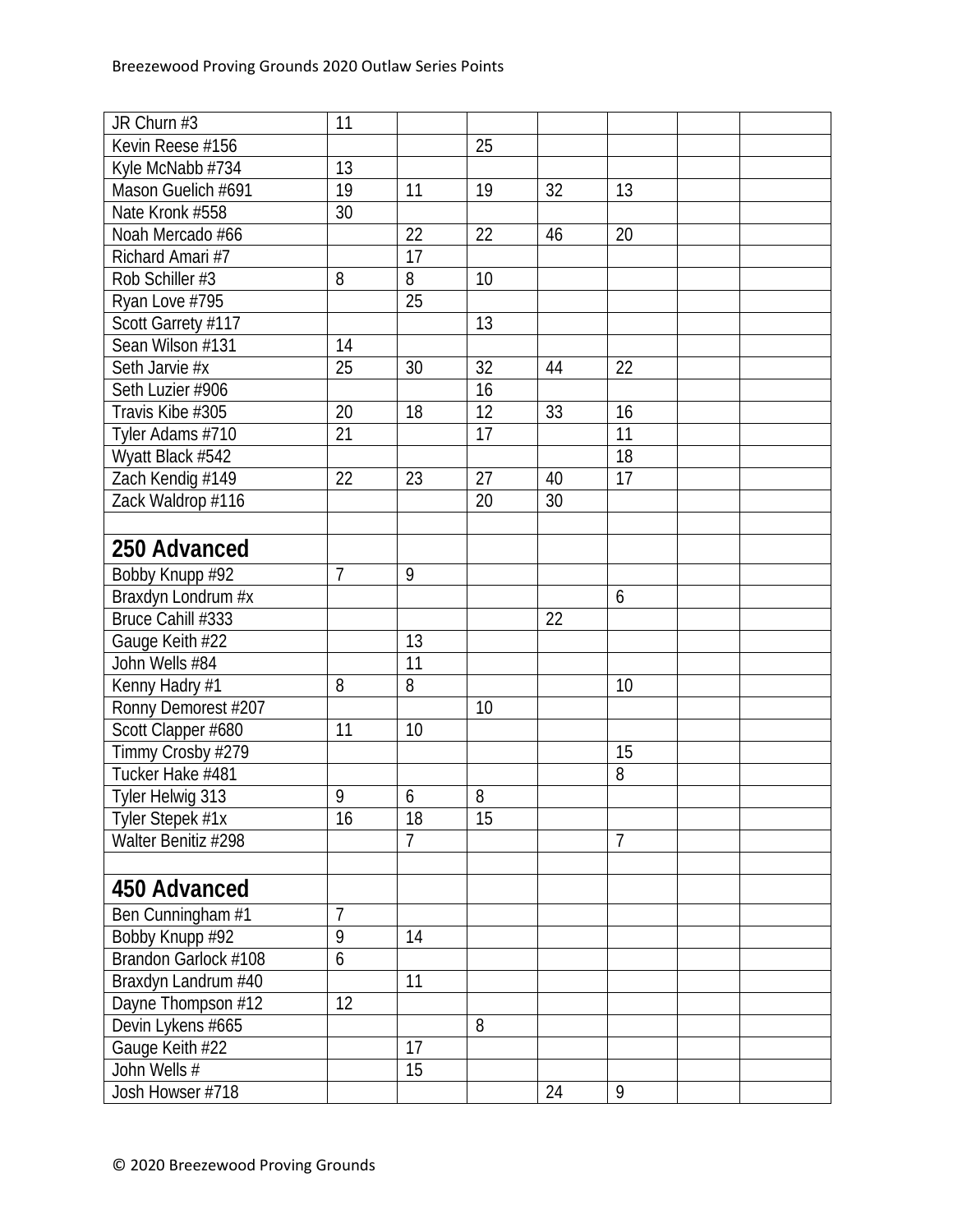| Justin Crawford #789    |    | 8               |                |    |                |  |
|-------------------------|----|-----------------|----------------|----|----------------|--|
| Randy Lawson #209       |    | $\overline{9}$  | $\overline{7}$ | 14 | 6              |  |
| Ronny Demorest #207     |    |                 | 11             |    |                |  |
| Scott Clapper #680      | 10 | 10              | 9              |    |                |  |
| Scott Clark #442        |    |                 |                |    | 11             |  |
| Skylar Whittington #259 |    | 12              |                |    | 8              |  |
| Timmy Crosby #279       |    |                 |                |    | 16             |  |
| Tyler Helwig #13        | 8  | 6               |                |    |                |  |
| Tyler Stepek #314       | 17 | 22              | 16             |    |                |  |
| Walter Benitiz #298     |    | 13              |                |    | $\overline{7}$ |  |
| Wyatt Johnson #11       |    | $\overline{7}$  |                |    |                |  |
|                         |    |                 |                |    |                |  |
| Vet 30+ Open            |    |                 |                |    |                |  |
| Adam Benczo #2          |    |                 |                |    | 15             |  |
| Alexander Wiggins #182  |    |                 |                | 36 |                |  |
| Anthony Hollis #114     |    |                 | 24             |    |                |  |
| Antonio DeCruz #324     |    | 14              |                |    |                |  |
| Billy Cox #517          | 8  |                 | 10             |    |                |  |
| Billy Hildebrand #43    |    | 22              | 21             |    |                |  |
| Brandon Smith #142      | 15 |                 |                | 43 |                |  |
| Bruce Cahall #333       |    |                 |                | 48 |                |  |
| Bryan Gardiner #126     |    | 10              |                |    |                |  |
| Chad Housel #727        | 19 |                 |                |    |                |  |
| Chris Hazelton #65      |    |                 |                | 45 | 21             |  |
| Chris Peters #512       |    |                 |                | 38 |                |  |
| Cory Salerno #763       |    | 20              |                |    |                |  |
| Daniel Reinhardt #18    |    | 13              |                |    |                |  |
| David Brady #742        |    |                 |                |    | 26             |  |
| David Hison #588        |    |                 | 23             |    |                |  |
| Derek Boyd #813         | 16 | 31              | 17             | 50 | 23             |  |
| Derrick Kuchinka #64    | 18 |                 |                |    |                |  |
| Dustin Ebaugh #82       |    | 21              |                |    | 14             |  |
| Dylan Shoop #311        |    | 28              |                |    |                |  |
| Ethan Beam #18          |    |                 | 14             |    |                |  |
| Frank Ondrejack #68     |    |                 |                |    | 10             |  |
| Hunter Witherite #569   |    | 25              |                |    |                |  |
| Jarrett Bellison #613   | 20 | 29              |                |    | 22             |  |
| Jason Keefer #828       | 11 | 18              |                | 33 | 17             |  |
| Jason Trevenen #74      | 14 | 24              | 18             |    |                |  |
| Jay Minor #247          |    | 32              |                |    |                |  |
| Jesse Phelps #917       |    | $\overline{23}$ |                |    |                |  |
| Joe Bloch #860          |    |                 |                | 34 |                |  |
| Jose Soares #922        |    | 11              |                |    |                |  |
| Justin Crawford #789    |    | 33              |                |    |                |  |
| Justin Gruden #664      |    | 27              | 22             |    | 19             |  |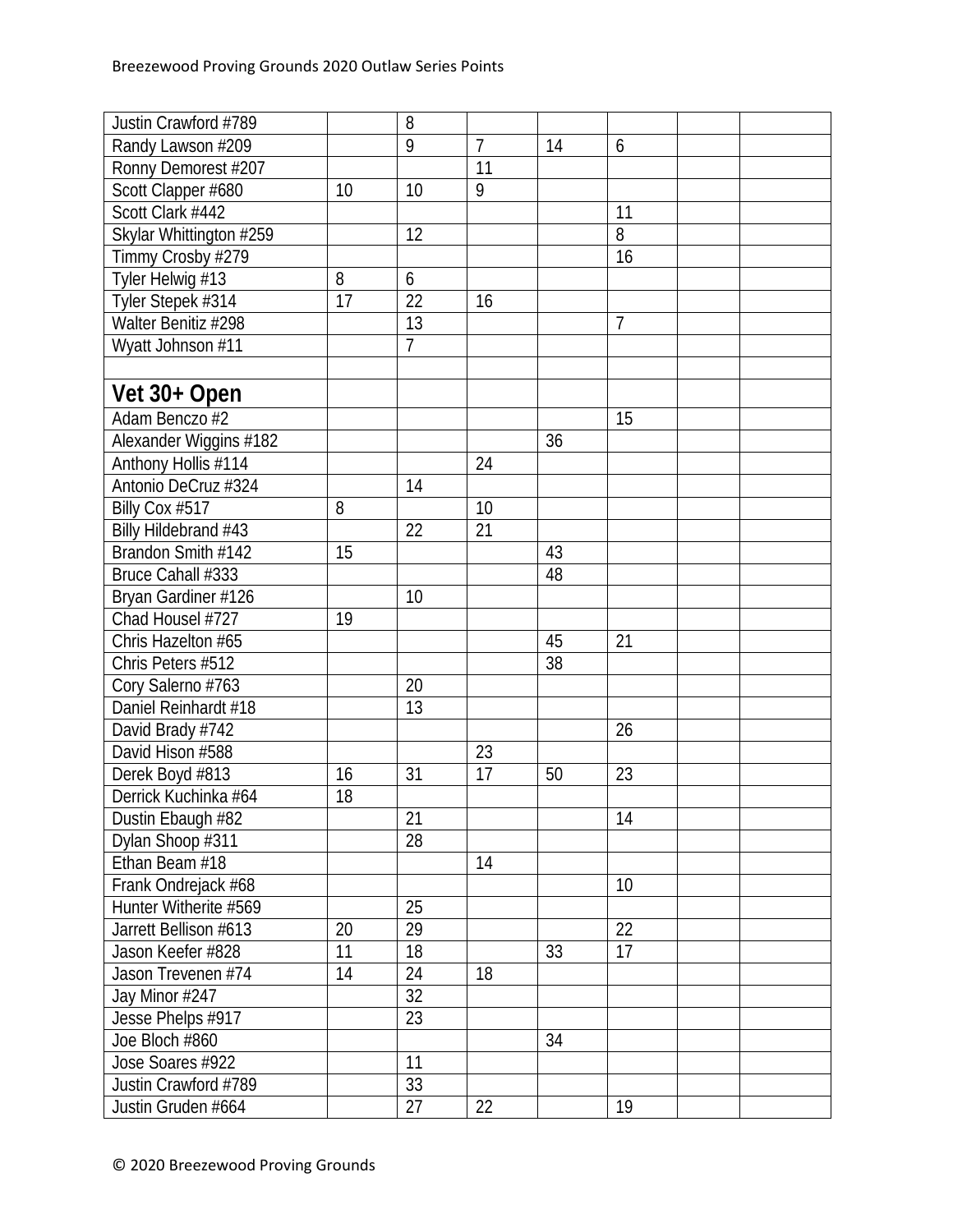| Keun Reese #156<br>17                                                                         |  |
|-----------------------------------------------------------------------------------------------|--|
| Kody Griffith #132<br>13                                                                      |  |
| Kurt Karcher #495<br>41                                                                       |  |
| Kyle Abe #323<br>16<br>40                                                                     |  |
| 21<br>Kyle McNabb #734                                                                        |  |
| Marcio Abreu #12<br>15                                                                        |  |
| Matt Grove #472<br>16<br>13<br>10<br>13<br>35                                                 |  |
| Michael Novella #319<br>16<br>42                                                              |  |
| 12<br>Michael Vanada #413                                                                     |  |
| Nate Fetterman #357<br>20<br>6<br>46                                                          |  |
| Nate Kronk #558<br>29                                                                         |  |
| Nuno Martins #11<br>26                                                                        |  |
| 35<br>24<br>31<br>31<br>Randy Lawson #209<br>64                                               |  |
| 8<br>Reginaldo Franca #117                                                                    |  |
| Richard Smith #117<br>12<br>20                                                                |  |
| $\overline{7}$<br>Robert Nicklow #77                                                          |  |
| 22<br>24<br>Seth Jarvie #x<br>40<br>26<br>54                                                  |  |
| $\overline{9}$<br>Stash Breinich #158<br>$\overline{11}$<br>$\overline{37}$<br>$\overline{7}$ |  |
| 9<br>Steve McKnight #1                                                                        |  |
| $\overline{7}$<br>Thomas Lussier #73                                                          |  |
| $\overline{7}$<br>Tim Schmidt #702                                                            |  |
| $\overline{18}$<br>Travis Ritter #420<br>12<br>15<br>44                                       |  |
| Vendor Alves #84<br>19                                                                        |  |
| 8<br>8<br>Wesley Fritz #46                                                                    |  |
| Zach Alvarez #181<br>9                                                                        |  |
| 19<br>Zach Coons #x<br>30                                                                     |  |
| 9<br>17<br>12<br>11<br>Zeb Scott #629<br>39                                                   |  |
|                                                                                               |  |
| Senior 45+ Open                                                                               |  |
| $\overline{7}$<br>Bill Lauver #442<br>18<br>6<br>14<br>11                                     |  |
| Brad Bates #808<br>19                                                                         |  |
| Bryan Gardiner #126<br>9                                                                      |  |
| 38<br>Danny Waldrop #73<br>14                                                                 |  |
| David Langston #32<br>10<br>6                                                                 |  |
| 8<br>Don Breinich #457                                                                        |  |
| Fernando Oliveira #77<br>19                                                                   |  |
| Frank Ondrejack #68<br>9                                                                      |  |
| 19<br>Greg Lykens #04                                                                         |  |
| 7<br>Jason Hallett #700                                                                       |  |
| Jeffrey Perry #720<br>11                                                                      |  |
| 12<br>Jim Laird #454                                                                          |  |
| Jody Nevling #338<br>24                                                                       |  |
| 11<br>Jose Soares #922                                                                        |  |
| Marcio Abreu #12<br>8                                                                         |  |
| 15<br>Mark Howser #117<br>17<br>15<br>9                                                       |  |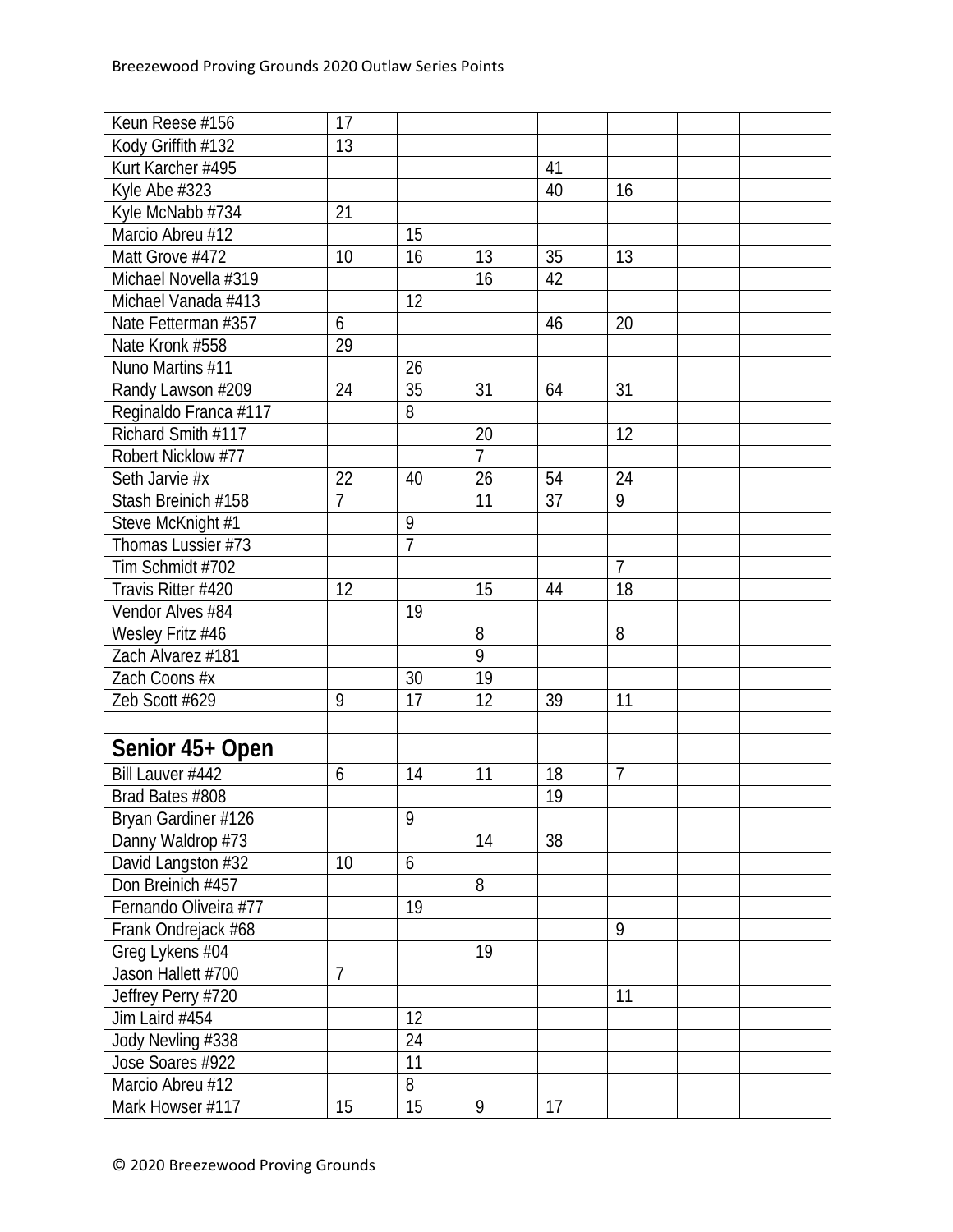| Mike Lincoln #163<br>28<br>10<br>16<br>16<br>16<br>Nathan Heath #173<br>Reginaldo Franca #117<br>13<br>Ron Adams #424<br>7<br>Scoob Lanzendorfer #51<br>8<br>Steve Wood #818<br>24<br>$\overline{7}$<br>Thomas Lussier #73<br>Vender Alves #84<br>10<br>Zeb Scott #629<br>17<br>8<br>12<br>20<br>6<br><b>Pit Bike Open</b><br>Alexander Bonner #977<br>9<br>13<br>$\overline{26}$<br>Andrew Dibernardo #11<br>18<br>12<br>22<br>Bo Lagana #163<br>Bryce Bendishaw #43<br>6<br>Chris Keebler #19<br>21<br>20<br>18<br>18<br>$\overline{7}$<br>8<br>Cole Minovich #301<br>17<br>David Wingate #457<br>Jake Ferry #107<br>9<br>Jake Golden #6<br>11<br>Jarred Coleman #96<br>12<br>Jarred Scott #42<br>15<br>$\overline{7}$<br>8<br>JP Long #43<br>Kyle King #505<br>16<br>Noah Shuhart #94<br>9<br>14<br>11<br>Paul Mosko #153<br>11<br>Ron Doug #8<br>16<br>Shawn Weaver #31<br>8<br>13<br>19<br>15<br>Steve Wood #818<br>Stuart Lewis Jr #15<br>32<br>Stuart Lewis Sr #92<br>14<br>13<br>Tucker Hake #481<br>Tyler Marlin #263<br>10<br>10<br>Tyler Notarianni #5<br>10<br><b>QUADS</b><br>50/70 Open<br>Aleeah Connors #100<br>8<br>$\overline{7}$<br>Alexis Conners #56 | Matt Exline #97 |  | 22 |  |  |
|---------------------------------------------------------------------------------------------------------------------------------------------------------------------------------------------------------------------------------------------------------------------------------------------------------------------------------------------------------------------------------------------------------------------------------------------------------------------------------------------------------------------------------------------------------------------------------------------------------------------------------------------------------------------------------------------------------------------------------------------------------------------------------------------------------------------------------------------------------------------------------------------------------------------------------------------------------------------------------------------------------------------------------------------------------------------------------------------------------------------------------------------------------------------------|-----------------|--|----|--|--|
|                                                                                                                                                                                                                                                                                                                                                                                                                                                                                                                                                                                                                                                                                                                                                                                                                                                                                                                                                                                                                                                                                                                                                                           |                 |  |    |  |  |
|                                                                                                                                                                                                                                                                                                                                                                                                                                                                                                                                                                                                                                                                                                                                                                                                                                                                                                                                                                                                                                                                                                                                                                           |                 |  |    |  |  |
|                                                                                                                                                                                                                                                                                                                                                                                                                                                                                                                                                                                                                                                                                                                                                                                                                                                                                                                                                                                                                                                                                                                                                                           |                 |  |    |  |  |
|                                                                                                                                                                                                                                                                                                                                                                                                                                                                                                                                                                                                                                                                                                                                                                                                                                                                                                                                                                                                                                                                                                                                                                           |                 |  |    |  |  |
|                                                                                                                                                                                                                                                                                                                                                                                                                                                                                                                                                                                                                                                                                                                                                                                                                                                                                                                                                                                                                                                                                                                                                                           |                 |  |    |  |  |
|                                                                                                                                                                                                                                                                                                                                                                                                                                                                                                                                                                                                                                                                                                                                                                                                                                                                                                                                                                                                                                                                                                                                                                           |                 |  |    |  |  |
|                                                                                                                                                                                                                                                                                                                                                                                                                                                                                                                                                                                                                                                                                                                                                                                                                                                                                                                                                                                                                                                                                                                                                                           |                 |  |    |  |  |
|                                                                                                                                                                                                                                                                                                                                                                                                                                                                                                                                                                                                                                                                                                                                                                                                                                                                                                                                                                                                                                                                                                                                                                           |                 |  |    |  |  |
|                                                                                                                                                                                                                                                                                                                                                                                                                                                                                                                                                                                                                                                                                                                                                                                                                                                                                                                                                                                                                                                                                                                                                                           |                 |  |    |  |  |
|                                                                                                                                                                                                                                                                                                                                                                                                                                                                                                                                                                                                                                                                                                                                                                                                                                                                                                                                                                                                                                                                                                                                                                           |                 |  |    |  |  |
|                                                                                                                                                                                                                                                                                                                                                                                                                                                                                                                                                                                                                                                                                                                                                                                                                                                                                                                                                                                                                                                                                                                                                                           |                 |  |    |  |  |
|                                                                                                                                                                                                                                                                                                                                                                                                                                                                                                                                                                                                                                                                                                                                                                                                                                                                                                                                                                                                                                                                                                                                                                           |                 |  |    |  |  |
|                                                                                                                                                                                                                                                                                                                                                                                                                                                                                                                                                                                                                                                                                                                                                                                                                                                                                                                                                                                                                                                                                                                                                                           |                 |  |    |  |  |
|                                                                                                                                                                                                                                                                                                                                                                                                                                                                                                                                                                                                                                                                                                                                                                                                                                                                                                                                                                                                                                                                                                                                                                           |                 |  |    |  |  |
|                                                                                                                                                                                                                                                                                                                                                                                                                                                                                                                                                                                                                                                                                                                                                                                                                                                                                                                                                                                                                                                                                                                                                                           |                 |  |    |  |  |
|                                                                                                                                                                                                                                                                                                                                                                                                                                                                                                                                                                                                                                                                                                                                                                                                                                                                                                                                                                                                                                                                                                                                                                           |                 |  |    |  |  |
|                                                                                                                                                                                                                                                                                                                                                                                                                                                                                                                                                                                                                                                                                                                                                                                                                                                                                                                                                                                                                                                                                                                                                                           |                 |  |    |  |  |
|                                                                                                                                                                                                                                                                                                                                                                                                                                                                                                                                                                                                                                                                                                                                                                                                                                                                                                                                                                                                                                                                                                                                                                           |                 |  |    |  |  |
|                                                                                                                                                                                                                                                                                                                                                                                                                                                                                                                                                                                                                                                                                                                                                                                                                                                                                                                                                                                                                                                                                                                                                                           |                 |  |    |  |  |
|                                                                                                                                                                                                                                                                                                                                                                                                                                                                                                                                                                                                                                                                                                                                                                                                                                                                                                                                                                                                                                                                                                                                                                           |                 |  |    |  |  |
|                                                                                                                                                                                                                                                                                                                                                                                                                                                                                                                                                                                                                                                                                                                                                                                                                                                                                                                                                                                                                                                                                                                                                                           |                 |  |    |  |  |
|                                                                                                                                                                                                                                                                                                                                                                                                                                                                                                                                                                                                                                                                                                                                                                                                                                                                                                                                                                                                                                                                                                                                                                           |                 |  |    |  |  |
|                                                                                                                                                                                                                                                                                                                                                                                                                                                                                                                                                                                                                                                                                                                                                                                                                                                                                                                                                                                                                                                                                                                                                                           |                 |  |    |  |  |
|                                                                                                                                                                                                                                                                                                                                                                                                                                                                                                                                                                                                                                                                                                                                                                                                                                                                                                                                                                                                                                                                                                                                                                           |                 |  |    |  |  |
|                                                                                                                                                                                                                                                                                                                                                                                                                                                                                                                                                                                                                                                                                                                                                                                                                                                                                                                                                                                                                                                                                                                                                                           |                 |  |    |  |  |
|                                                                                                                                                                                                                                                                                                                                                                                                                                                                                                                                                                                                                                                                                                                                                                                                                                                                                                                                                                                                                                                                                                                                                                           |                 |  |    |  |  |
|                                                                                                                                                                                                                                                                                                                                                                                                                                                                                                                                                                                                                                                                                                                                                                                                                                                                                                                                                                                                                                                                                                                                                                           |                 |  |    |  |  |
|                                                                                                                                                                                                                                                                                                                                                                                                                                                                                                                                                                                                                                                                                                                                                                                                                                                                                                                                                                                                                                                                                                                                                                           |                 |  |    |  |  |
|                                                                                                                                                                                                                                                                                                                                                                                                                                                                                                                                                                                                                                                                                                                                                                                                                                                                                                                                                                                                                                                                                                                                                                           |                 |  |    |  |  |
|                                                                                                                                                                                                                                                                                                                                                                                                                                                                                                                                                                                                                                                                                                                                                                                                                                                                                                                                                                                                                                                                                                                                                                           |                 |  |    |  |  |
|                                                                                                                                                                                                                                                                                                                                                                                                                                                                                                                                                                                                                                                                                                                                                                                                                                                                                                                                                                                                                                                                                                                                                                           |                 |  |    |  |  |
|                                                                                                                                                                                                                                                                                                                                                                                                                                                                                                                                                                                                                                                                                                                                                                                                                                                                                                                                                                                                                                                                                                                                                                           |                 |  |    |  |  |
|                                                                                                                                                                                                                                                                                                                                                                                                                                                                                                                                                                                                                                                                                                                                                                                                                                                                                                                                                                                                                                                                                                                                                                           |                 |  |    |  |  |
|                                                                                                                                                                                                                                                                                                                                                                                                                                                                                                                                                                                                                                                                                                                                                                                                                                                                                                                                                                                                                                                                                                                                                                           |                 |  |    |  |  |
|                                                                                                                                                                                                                                                                                                                                                                                                                                                                                                                                                                                                                                                                                                                                                                                                                                                                                                                                                                                                                                                                                                                                                                           |                 |  |    |  |  |
|                                                                                                                                                                                                                                                                                                                                                                                                                                                                                                                                                                                                                                                                                                                                                                                                                                                                                                                                                                                                                                                                                                                                                                           |                 |  |    |  |  |
|                                                                                                                                                                                                                                                                                                                                                                                                                                                                                                                                                                                                                                                                                                                                                                                                                                                                                                                                                                                                                                                                                                                                                                           |                 |  |    |  |  |
|                                                                                                                                                                                                                                                                                                                                                                                                                                                                                                                                                                                                                                                                                                                                                                                                                                                                                                                                                                                                                                                                                                                                                                           |                 |  |    |  |  |
|                                                                                                                                                                                                                                                                                                                                                                                                                                                                                                                                                                                                                                                                                                                                                                                                                                                                                                                                                                                                                                                                                                                                                                           |                 |  |    |  |  |
|                                                                                                                                                                                                                                                                                                                                                                                                                                                                                                                                                                                                                                                                                                                                                                                                                                                                                                                                                                                                                                                                                                                                                                           |                 |  |    |  |  |
|                                                                                                                                                                                                                                                                                                                                                                                                                                                                                                                                                                                                                                                                                                                                                                                                                                                                                                                                                                                                                                                                                                                                                                           |                 |  |    |  |  |
|                                                                                                                                                                                                                                                                                                                                                                                                                                                                                                                                                                                                                                                                                                                                                                                                                                                                                                                                                                                                                                                                                                                                                                           |                 |  |    |  |  |
| Anthony Kimble #41<br>9<br>13                                                                                                                                                                                                                                                                                                                                                                                                                                                                                                                                                                                                                                                                                                                                                                                                                                                                                                                                                                                                                                                                                                                                             |                 |  |    |  |  |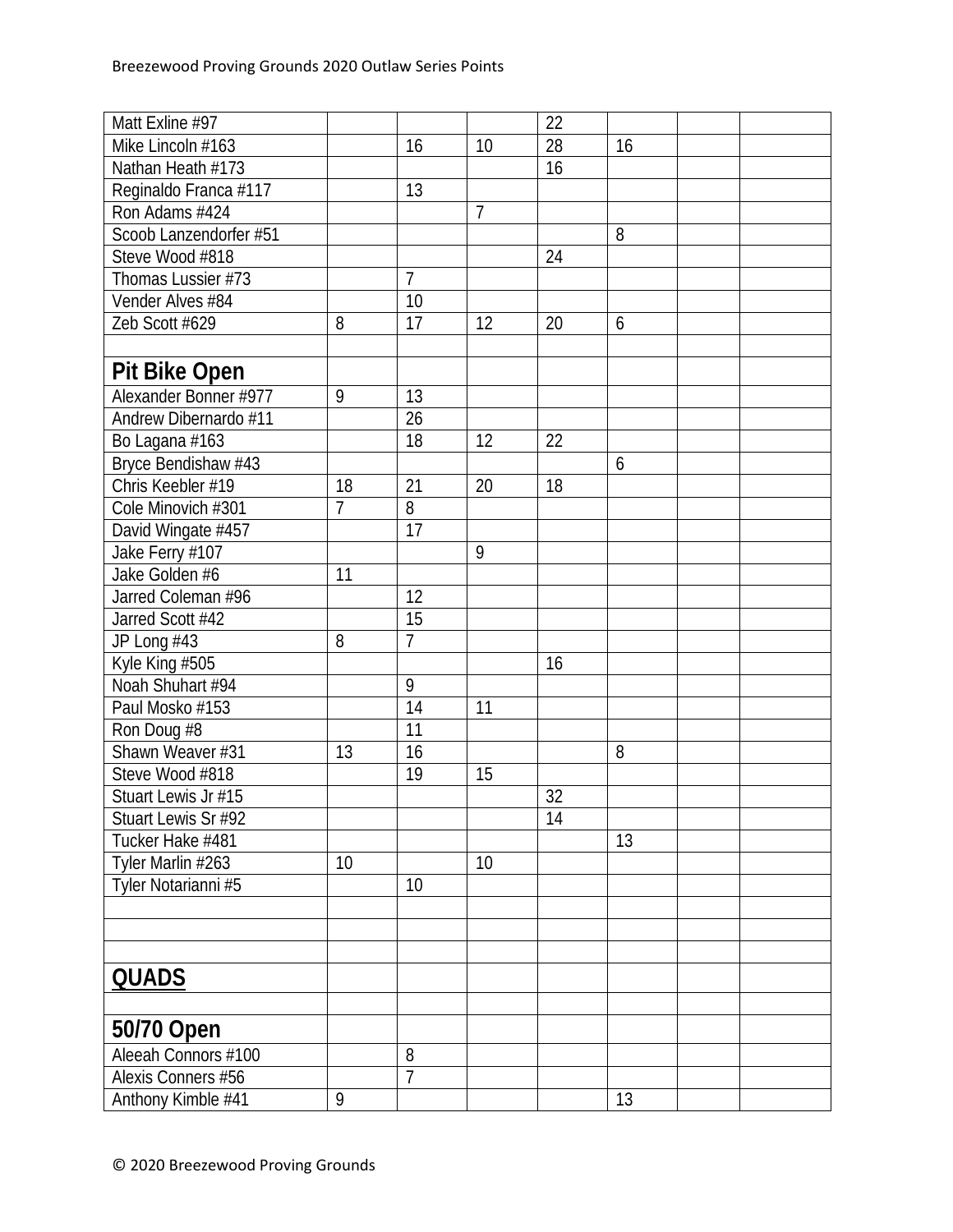| Bryce Kimble #18         | 14              |                 |                |    |                |  |
|--------------------------|-----------------|-----------------|----------------|----|----------------|--|
| Bryson McGinley #117     |                 | 10              |                |    |                |  |
| Clayton Rittenbaugh #64  |                 |                 |                |    | 6              |  |
| Easton Hackenberg #24    | 6               | 12              | 12             | 22 | 8              |  |
| Hunter Green #9          |                 |                 | 7              |    |                |  |
| Joshua Abood #11         |                 | 9               |                |    |                |  |
| Logan Mazy #75           | 7               |                 |                |    |                |  |
| Maddy Rose #6            |                 | 17              |                |    |                |  |
|                          |                 |                 |                |    |                |  |
| 90/125 Open              |                 |                 |                |    |                |  |
| Abby Waskiewicz #010     |                 |                 | 6              | 18 | 6              |  |
| Adam Shaffer #30         |                 |                 | 9              |    |                |  |
| Aiden Hoffer #189        |                 | $\overline{7}$  |                |    |                |  |
| Alissa Duncan #921       | 20              |                 |                |    |                |  |
| Anabella Eichner Zuk #11 | 9               | 6               | 7              |    | $\overline{1}$ |  |
| Anthony Kimble #41       | $\overline{12}$ |                 |                |    | $\overline{8}$ |  |
| Brody Berrier #396       | 10              |                 |                |    |                |  |
| Bryce Kimble #18         | 15              |                 |                |    |                |  |
| Cameron Kunkle #82       | 8               | 19              | 10             | 22 | 9              |  |
| Cash Keck #9x            |                 |                 | 8              | 17 |                |  |
| Crue Keck #9             |                 | 8               |                | 16 |                |  |
| Dakota Pittman #998      | 11              | 12              | 12             | 26 | 11             |  |
| Justine Saylor #922      |                 | 10              |                |    |                |  |
| Kolt Michael #428        |                 |                 |                | 20 |                |  |
| Riley Grimm #189         |                 |                 |                | 15 |                |  |
| Savannah Symonds #90     |                 | 11              |                |    |                |  |
| Shelby Shiamone #20      | 13              |                 |                |    |                |  |
| Super Zach Notarianni #9 |                 | 14              | 17             | 36 | 16             |  |
| Tj Roswell #5            |                 | 9               |                |    |                |  |
|                          |                 |                 |                |    |                |  |
|                          |                 |                 |                |    |                |  |
| 200/300 Open             |                 |                 |                |    |                |  |
| Brady Appleby #13        | 6               |                 |                |    |                |  |
| Campbell Thacker #131    |                 |                 | 15             | 30 | 13             |  |
| David Cunningham #54     | $\overline{7}$  |                 |                |    |                |  |
| Jack VanVarick #17       | 14              |                 |                |    |                |  |
| Jaydon Taylor #810       |                 |                 | 6              |    |                |  |
| Otis Cretin #412         | 9               | 9               | $\overline{7}$ | 14 | 6              |  |
| Quincy Appleby #861      |                 | $\overline{7}$  | 10             | 12 |                |  |
| Ryan Lovett #4           |                 | 6               |                |    |                |  |
| Super Zach Notarianni #6 |                 | $\overline{14}$ | 8              | 20 | 8              |  |
| Vincent Dillion #54      | 14              |                 |                | 16 |                |  |
|                          |                 |                 |                |    |                |  |
|                          |                 |                 |                |    |                |  |
|                          |                 |                 |                |    |                |  |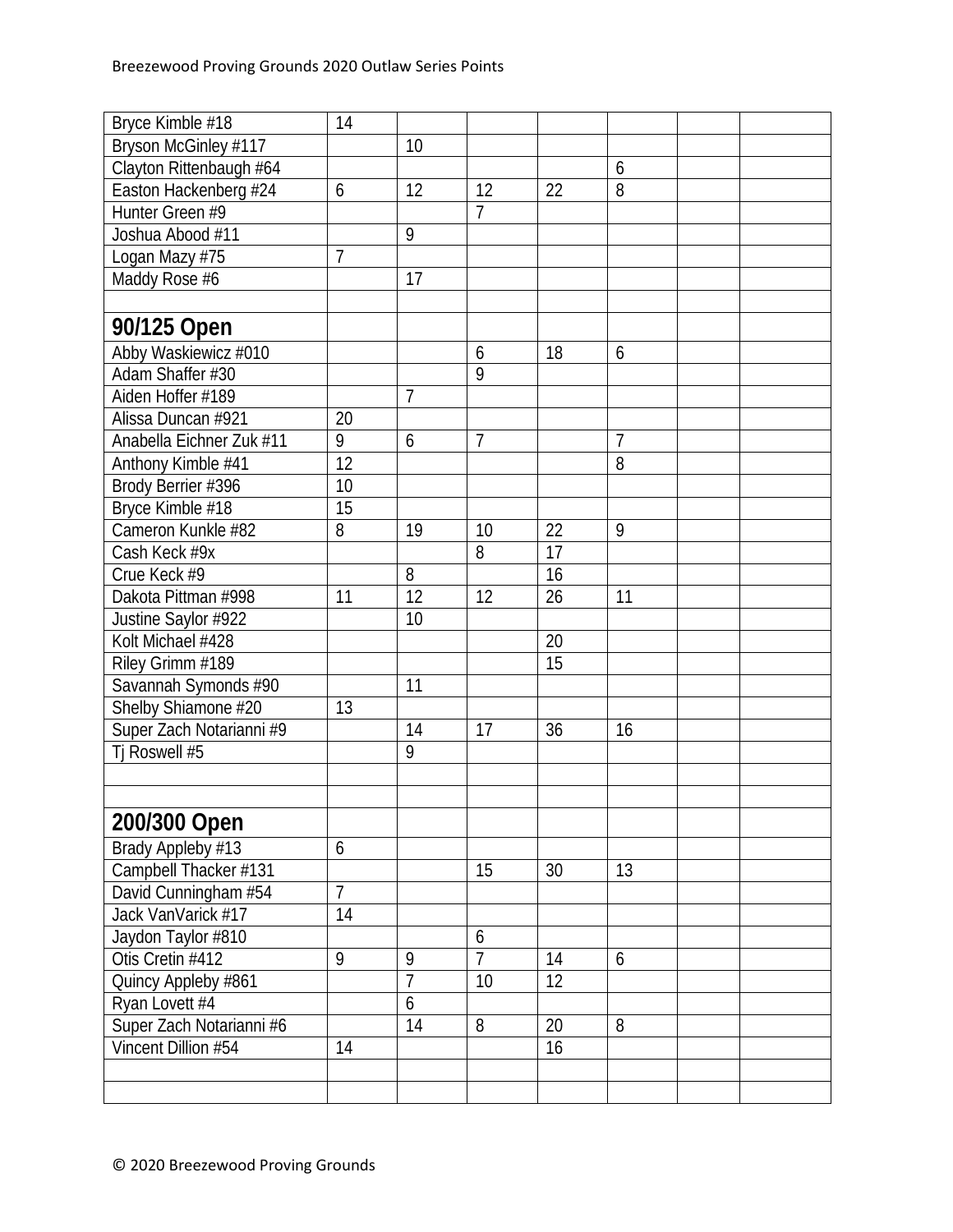| 400 Open              |                |                |                |           |                 |    |
|-----------------------|----------------|----------------|----------------|-----------|-----------------|----|
| Aaron Thomas #007x    |                |                |                |           | $\overline{7}$  |    |
| Brent Berish #510     |                |                |                |           | 9               |    |
| Campbell Thacker #131 |                |                |                |           | $\overline{8}$  |    |
| Dustin Shelly #109    | 16             | 14             | 13             | 18        | $\overline{15}$ |    |
| Joey Miller #818      | $\overline{7}$ | $\overline{9}$ |                |           |                 |    |
| Kurt Lecorchick #715  | 9              | 11             | 6              | 14        | 12              |    |
| Kyle Church #007      | 11             |                |                |           | 10              |    |
| Mason Dorsey #77      |                |                |                | 12        |                 |    |
| Mason Pingator #913   |                |                |                |           | 11              |    |
| Nicholas Luedtke #776 | 8              | 12             |                |           | 13              |    |
| Ricky Green #9        | 6              |                |                |           |                 |    |
| Robert Steel #20      |                | 10             |                |           |                 |    |
| Ruston Renn #69       |                | $\overline{1}$ |                |           |                 |    |
| Sean Ridgway #314     |                | $\overline{8}$ |                |           |                 |    |
| Tyler Hershey #27H    |                | 6              |                |           |                 |    |
| Tyler Notarianni #6   |                | 19             | 8              | 28        | 20              |    |
|                       |                |                |                |           |                 |    |
| <b>Open Beginner</b>  |                |                |                |           |                 |    |
| Andrew Debord #340    |                | 13             | $24-1st$       | $24-3$ rd | $15-3$ rd       | 76 |
| Andrew Williams #724  | $16-3$ rd      | $14-3$ rd      | 14             |           | 14              |    |
| Austin Long #21       |                |                |                | 19        | 6               |    |
| Blake Shughart #48    | $18-2nd$       | $\overline{7}$ |                |           |                 |    |
| Blake Viands #625x    |                |                |                |           | 14              |    |
| Brandon Shughart #22x | 9              | 9              |                |           |                 |    |
| Brett Ferry #728      |                |                |                |           | 14              |    |
| Brycen Jones #29      |                |                |                |           | $\overline{8}$  |    |
| Caleb Croson #304     | $23 - 1$ st    |                |                |           |                 |    |
| Campbell Thacker #131 |                |                | 8              | 20        | 11              |    |
| Chad Lyons #708       |                | $14-3rd$       | 15             |           | $\overline{11}$ |    |
| Chase Fetterman #82x  |                | 12             |                | 18        | 10              |    |
| Cody Drace #345       |                |                |                |           | 6               |    |
| Cody McCarty #322     | 12             | 11             | $\overline{7}$ |           |                 |    |
| Curtis Zuk #28        | 14             | 13             | $17-3rd$       |           | 13              |    |
| Dan Sexton #2         | 13             | 13             | $14-3rd$       | $30-2nd$  | 11              |    |
| Darrin Davis #118     |                |                |                | 38-1st    | $22-1$ st       |    |
| David Gray #3         |                |                |                | 17        |                 |    |
| Dillon Isenberg #314  | 11             | 10             |                |           | 10              |    |
| Don Frechette #58     |                | 11             |                |           |                 |    |
| Doug Sexton #23       | 15             | 12             | 12             | 21        | 12              |    |
| Dustin Barnard #112   |                |                |                |           | $\overline{12}$ |    |
| Dylan Horder #618     |                |                |                |           | 17              |    |
| Felecha Dashem #118   |                |                | 13             |           | 10              |    |
| Gage Boden #77        |                |                | 9              | 18        | 8               |    |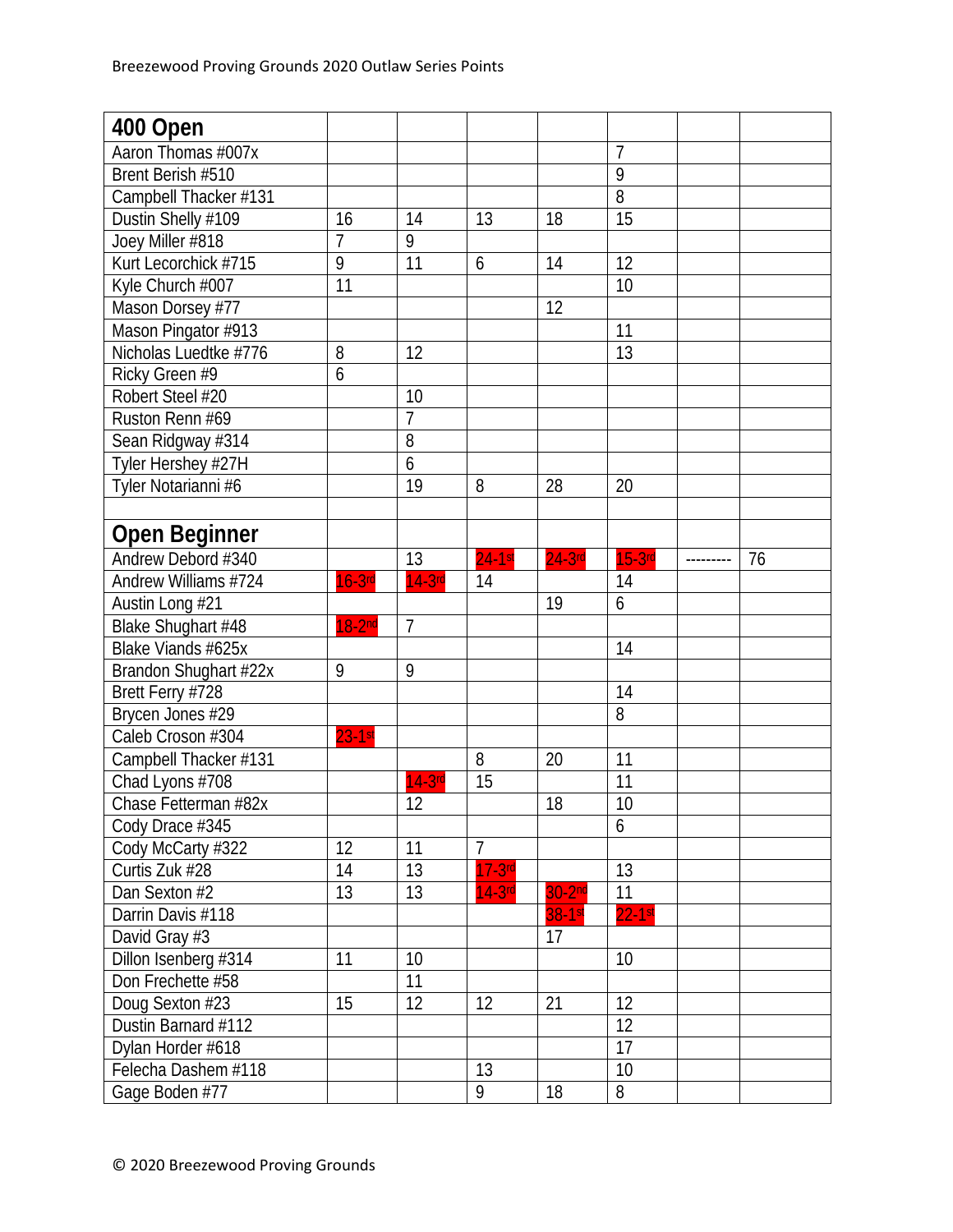| Garrett Snook #1        |                |             |          |                        | $22-1$ st      |    |
|-------------------------|----------------|-------------|----------|------------------------|----------------|----|
| Gunner Stillwagoner #29 |                |             | 11       |                        |                |    |
| Henry Arbustini #222    |                | $16-2nd$    |          |                        |                |    |
| Hunter Adams #x         |                |             | 12       | 20                     | $15-3rd$       |    |
| Jack Bleich #141        |                |             |          |                        | $17-2nd$       |    |
| Jack VanVarick #17      | 14             |             |          |                        |                |    |
| Jacob Leland #67        |                | 11          | 13       | 19                     | 9              |    |
| Jake Englehart #910     | 10             |             | 9        | 17                     |                |    |
| Jake Miller #21         |                |             | 10       |                        |                |    |
| Jared O'Millian #969    | 11             | 9           | 11       |                        | 9              |    |
| Joey Miller #818        | $23-1$ st      | $21-1$ st   | 10       | 22                     | 13             |    |
| Jonathan Laub #418      |                | $16-2nd$    | $21-1st$ | $40-1$ st              | ---------      |    |
| Joshua Cox #52          |                | 8           |          |                        |                |    |
| Kenny Simmons #921      | $16-3$ rd      | $14-3$ rd   | 8        | $26-3$ rd              |                | 64 |
| Kyle Hardman #987       | $\overline{7}$ |             | $16-2nd$ |                        |                |    |
| Lucas Sneeringer #921   | 12             | 10          |          |                        |                |    |
| Max Bittinger #846      |                | $21-1$ st   |          |                        |                |    |
| Merissa Hendricks #22H  |                | 10          |          |                        |                |    |
| Nate Shank #820         |                |             |          |                        | $\overline{1}$ |    |
| Nathan Nearhoff #715    |                |             |          |                        | 8              |    |
| Nathan Shank #625       | $18-2nd$       |             |          |                        |                |    |
| Nick Schiltknecht #69   |                |             | 16       | 22                     | 12             |    |
| Owen Pogue #78          | 8              | 12          |          |                        |                |    |
| Ricky Campbell #82      |                | $16-2nd$    |          |                        | $17-2nd$       |    |
| Rusty Morder #920       |                | $21 - 1$ st |          |                        |                |    |
| Scott Wolfe #22         | 10             |             |          |                        |                |    |
| Todd Hull #78           |                |             |          |                        | $22-1$ st      |    |
| Travis Blanish #97      | 13             | 8           |          |                        |                |    |
| Travis Sheffler #26     |                |             |          |                        | 9              |    |
| Troy Lewis #19          |                |             |          | $28-2^{\overline{nd}}$ | $15-3$ rd      |    |
| Vincent Dillion #54     |                |             |          | 16                     |                |    |
| Zac Lisbon #485         | 15             |             | $19-2nd$ | 24                     | 13             |    |
| Zachary Sanders #394    |                |             |          |                        | $\overline{7}$ |    |
|                         |                |             |          |                        |                |    |
| Open Intermediate       |                |             |          |                        |                |    |
| Andrew Beary #14        |                |             | 14       | 33                     | 15             |    |
| Andy Rook #31           | 10             | 18          | 20       | 34                     | $\overline{7}$ |    |
| Blake Umbaugh #23       | 22             |             |          |                        |                |    |
| Braden Shiamone #02     | 7              |             |          |                        |                |    |
| Brendan Kuchinka #88    | 14             | 14          | 18       |                        | 19             |    |
| Caleb Croson #304       |                | 10          | 15       | 36                     | 17             |    |
| Cody Hall #47           | 13             |             |          |                        |                |    |
| Cole Wertz #21          | 15             | 9           | 12       | 42                     | 26             |    |
| Collin Butts #823       | 12             |             | 8        | 27                     |                |    |
| Dana Ketchem #193       | 6              |             |          | 31                     | 13             |    |
|                         |                |             |          |                        |                |    |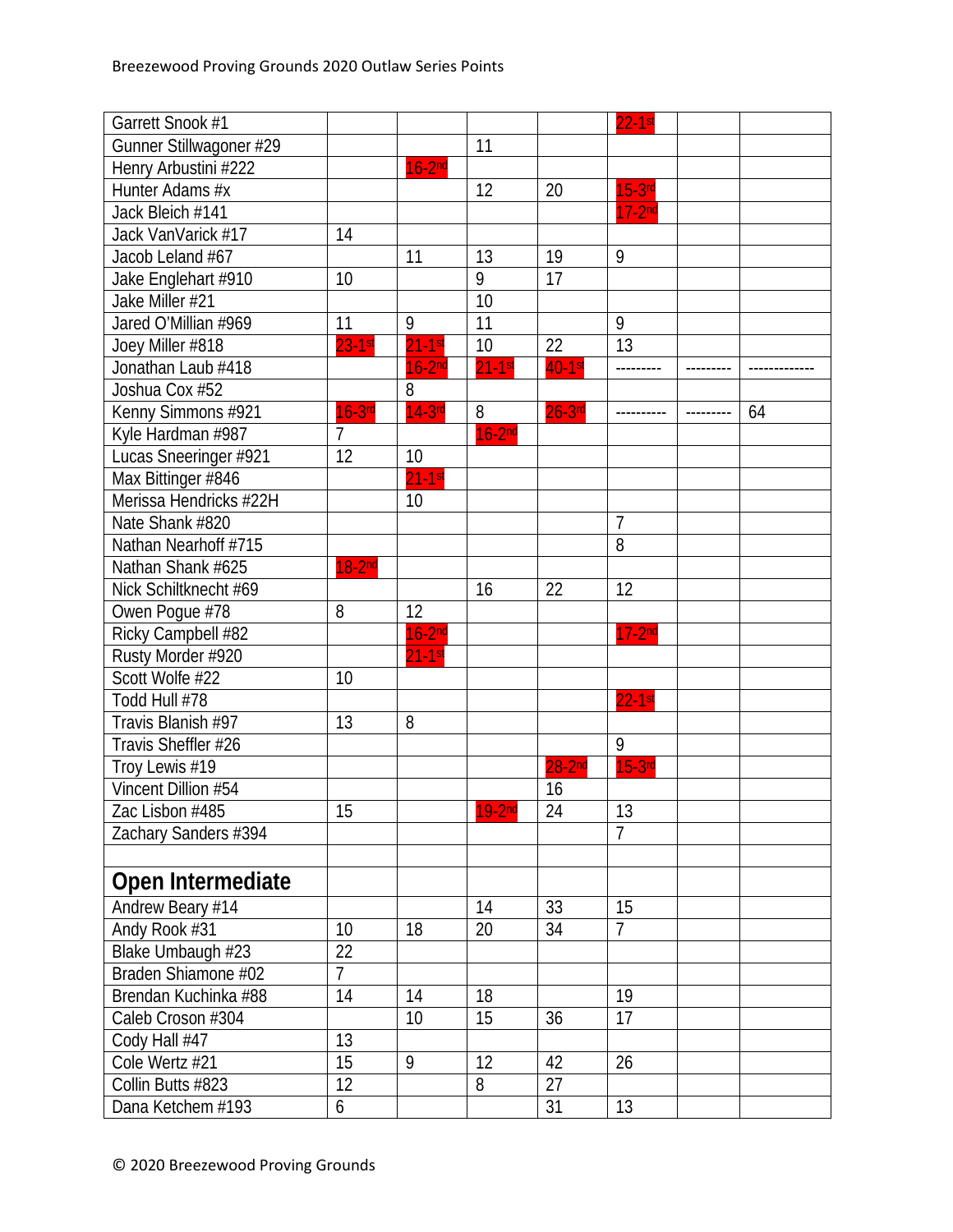| Dominic Chiocca #19    | 14              |                |                |    |                |  |
|------------------------|-----------------|----------------|----------------|----|----------------|--|
| Dylan Aungst #151      | $\overline{15}$ |                |                |    |                |  |
| Ethan Worden #794      |                 |                | 17             | 38 |                |  |
| Ethan Worden #794      |                 |                |                |    | 21             |  |
| Gabe Lukasik #117      | 10              | 19             | 9              | 52 | 18             |  |
| Garrett Goulding #728  |                 | 12             | 11             | 26 | 14             |  |
| Holly Carroll #595     | 17              |                | 10             |    | 11             |  |
| Hunter Johnson #75     |                 | 27             |                |    |                |  |
| Jagger Price #54       | 8               |                |                |    |                |  |
| Jake Banai #920        | 9               |                |                |    |                |  |
| Jaryd Griffie #919     | $\overline{1}$  | 22             | 25             | 25 | 8              |  |
| Jeremy Krumanacker #98 |                 | 16             |                |    |                |  |
| John Wiesheier #524    | 8               | 20             | 13             | 32 | 10             |  |
| Jonathan Laub #418     |                 |                |                |    | 9              |  |
| Jordan Williard #10    |                 | 17             |                | 29 |                |  |
| Kenny Simmons #921     |                 |                |                |    | 6              |  |
| Mike Ulrich #8         | 17              |                |                |    |                |  |
| Mikel Weaber #581      | $\overline{12}$ |                |                |    |                |  |
| Noah Marrone #22       | 11              |                |                |    |                |  |
| PJ McBride #114        | 22              |                |                |    |                |  |
| Taylor Smith #412      | 13              | 15             | 16             | 28 | 12             |  |
| TJ Notarianni #4       |                 | 13             |                |    |                |  |
| Tyler Notarianni #6    |                 |                |                | 30 | 16             |  |
| Tyler Young #95        | 9               |                |                |    |                |  |
| Zack Davies #3         | 11              | 11             |                |    |                |  |
|                        |                 |                |                |    |                |  |
| <b>Open Advanced</b>   |                 |                |                |    |                |  |
| Andy Ehrenzeller #55   | 17              |                |                |    |                |  |
| Brandon Hoag #26       | 19              |                |                |    | 15             |  |
| Brett Pochet #225      | 13              | 11             | 12             | 26 | 8              |  |
| Brock Jumper #112      |                 | 14             |                |    |                |  |
| Christopher Tenney #21 | $\overline{9}$  | $\overline{7}$ | 6              | 18 | 10             |  |
| DJ Bookwalter #89      |                 | 9              |                |    |                |  |
| Dylan Tremellen #940   | 24              |                |                | 40 |                |  |
| lan Tolbert #521       | 10              | 6              | 8              | 21 | 11             |  |
| Jacob Ryan #75         | 16              | 10             | 10             | 17 | $\overline{7}$ |  |
| Justin Feight #297     | 14              |                |                |    |                |  |
| Kaden Gingras #003     | 11              |                | 14             | 30 | 13             |  |
| Larry Fischer #11      | 8               |                |                |    |                |  |
| Mike Groff #218        |                 |                |                | 22 |                |  |
| Tim Notarianni #32     |                 |                | 9              | 24 | 6              |  |
| TJ Notarianni #4       |                 |                | $\overline{7}$ | 20 | 9              |  |
| Trevor Bulger #4       |                 | 12             |                |    |                |  |
| Ty Gehman #113         |                 | 19             | 19             |    | 20             |  |
| Tyler Marlin #24       | 12              | 8              | 11             | 19 | 12             |  |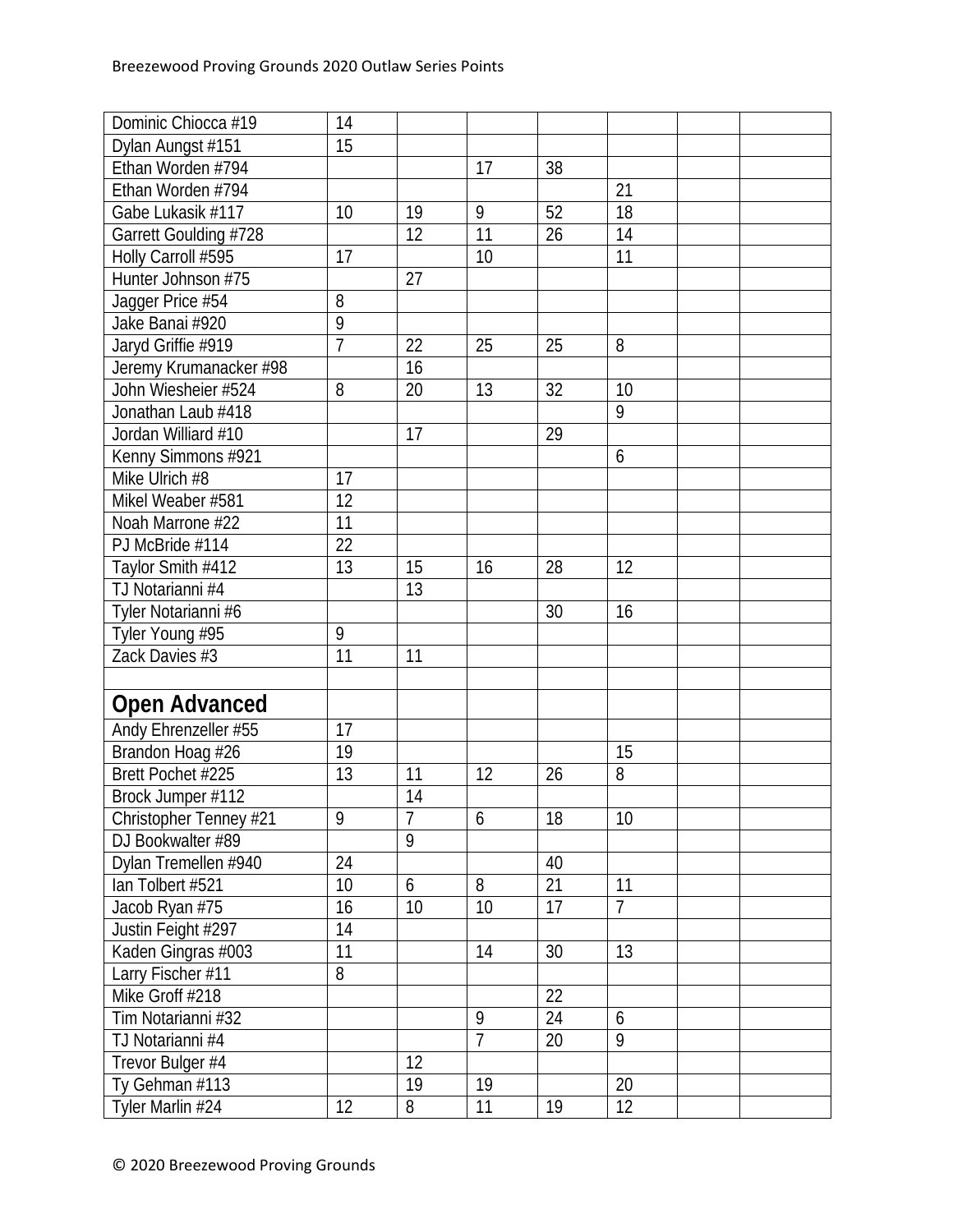| Wyatt Hoffman #99      | 15               |                 |                |    |                 |  |
|------------------------|------------------|-----------------|----------------|----|-----------------|--|
|                        |                  |                 |                |    |                 |  |
| Women Open             |                  |                 |                |    |                 |  |
| Ashley Tolbert #610    | 8                | $\overline{7}$  | 6              | 14 | 8               |  |
| Destiny Boden #136     |                  | 12              | $\overline{1}$ |    |                 |  |
| Felecha Dashem ##118   | 10               | 10              | 8              | 18 | 10              |  |
| Kaitlin Mallette #919  | 9                | 8               | 10             | 15 | $\overline{9}$  |  |
| Maddie Hill #505       | 19               | 15              | 9              | 24 | 14              |  |
| Makayla Underwood #43x |                  | 6               |                |    |                 |  |
| Merissa Hendricks #22H | 11               | 11              | 11             | 16 | 11              |  |
| Mickayla Wolfe #184    |                  |                 |                |    | 6               |  |
| Nevaeh Stahlman #115   |                  |                 |                |    | $\overline{7}$  |  |
| Sam Flack #762         | 12               | 9               |                |    |                 |  |
| Shelby Cobrando #55    | 6                | 20              | 18             | 34 | 19              |  |
| Tabby Krone #595       | 14               | 13              | 13             | 20 | $\overline{12}$ |  |
| Tristan Peppin #7      | $\overline{7}$   |                 |                |    |                 |  |
|                        |                  |                 |                |    |                 |  |
| Vet 30+ Open           |                  |                 |                |    |                 |  |
| Adam Whary #512        | 25               | 15              | 22             | 36 | 20              |  |
| Ashley Imler #6        |                  |                 |                |    | 14              |  |
| Benny Franks #22       | 13               |                 |                |    |                 |  |
| Bill Haer #66          | 8                | 8               | $\overline{7}$ | 16 | 13              |  |
| Brendan Kuchinka #88   |                  |                 | 17             |    | 16              |  |
| Christopher Tenney #21 | 14               | 14              | 15             | 26 | 17              |  |
| Dana Ketchem #193      | 6                |                 |                | 22 |                 |  |
| Daryl Rhine #45        | 18               | 11              | 11             | 17 | 8               |  |
| Dave Keller #77        | 9                | $\overline{7}$  | 9              | 15 | 11              |  |
| DJ McBride #114        | 17               |                 |                |    |                 |  |
| Dustin Shelly #109     | 16               | 13              | 13             | 20 | 15              |  |
| Howard Dashem #629     | $\overline{7}$   |                 | 6              |    | $\overline{10}$ |  |
| James Marrone #76      | 10               | 10              |                |    |                 |  |
| Jon Blemler #326       | 20               | 17              | 14             |    |                 |  |
| Josh Castaldo #587     | 11               | 9               | 10             | 18 |                 |  |
| Josh Diehl #22x        |                  |                 |                |    | 25              |  |
| Justin Feight #297     |                  | 22              |                |    |                 |  |
| Kyle Denkovich #184    | 15               | 12              | 12             |    | 18              |  |
| Nicholas Turterr #152  | 12               |                 |                |    |                 |  |
| Scott Wolfe #22        |                  |                 |                |    | 9               |  |
| Tom Spencer #8         |                  |                 | 8              |    | $\overline{12}$ |  |
|                        |                  |                 |                |    |                 |  |
| <b>Open Trophy</b>     |                  |                 |                |    |                 |  |
| Ashley Imler #6        |                  | 5 <sup>th</sup> |                |    |                 |  |
| Blake Umbaugh #23      | 16 <sup>th</sup> |                 |                |    |                 |  |
| Braden Shaimone #02    | 1 <sup>st</sup>  |                 |                |    |                 |  |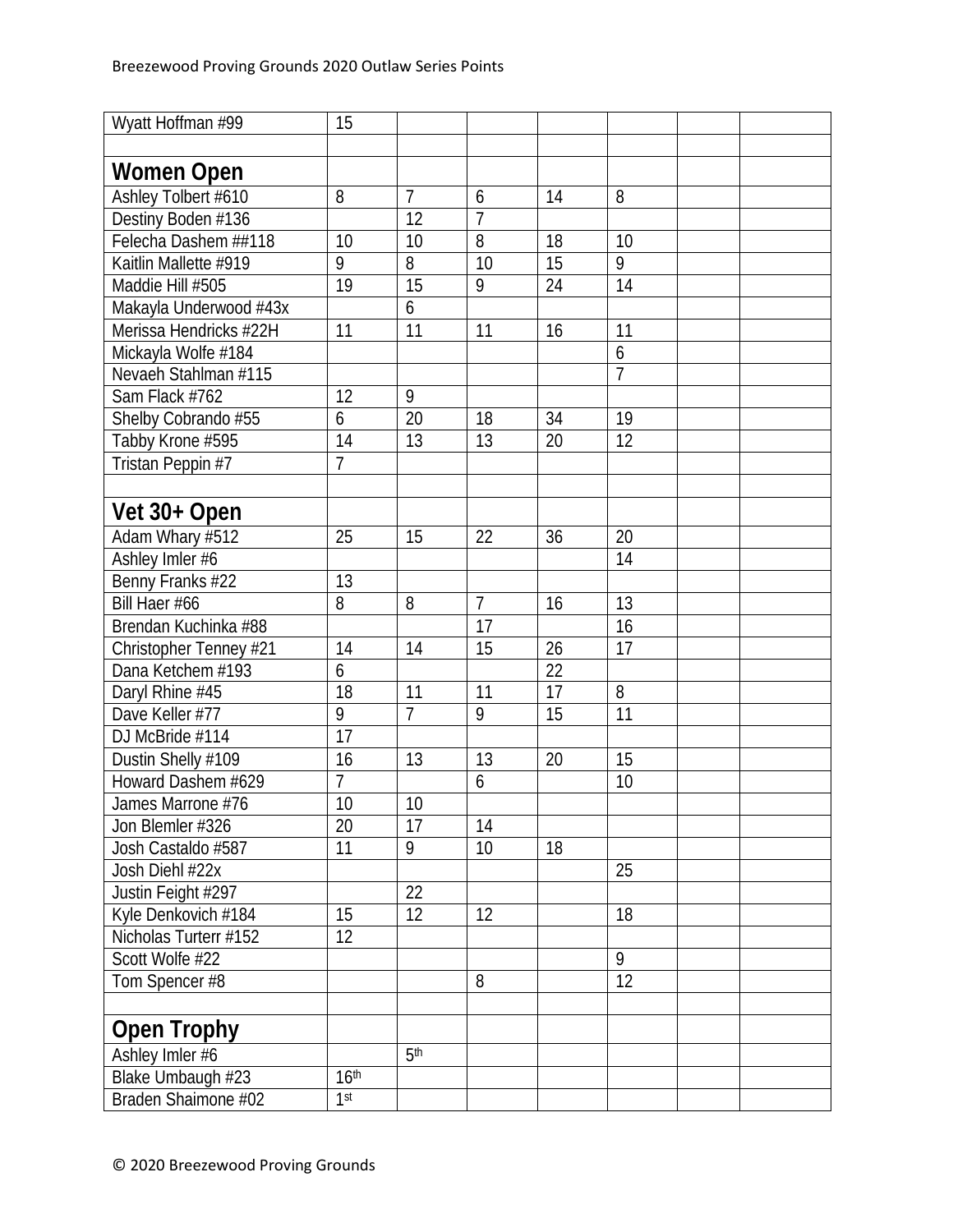| Chucky Hropovich #00                   |                  |                  | 8 <sup>th</sup>  |                  |                 |  |
|----------------------------------------|------------------|------------------|------------------|------------------|-----------------|--|
| Cole Wertz #21                         |                  |                  |                  | 5 <sup>th</sup>  |                 |  |
| Collin Butts #823                      | 11 <sup>th</sup> |                  |                  |                  |                 |  |
| DJ Bookwalter #89                      | 8 <sup>th</sup>  |                  |                  |                  |                 |  |
| Domenic Chiocca #19                    | 3 <sub>rd</sub>  |                  |                  |                  |                 |  |
| Dylan Aungst #151                      | 4 <sup>th</sup>  |                  |                  |                  |                 |  |
| Gabe Lukasik #117                      |                  |                  | <b>9th</b>       |                  |                 |  |
| Hunter Johnson #75                     |                  |                  |                  |                  | 8 <sup>th</sup> |  |
| lan Tolbert #521                       | 2 <sub>nd</sub>  | 2 <sub>nd</sub>  | 2 <sub>nd</sub>  | 1 <sup>st</sup>  | 2 <sub>nd</sub> |  |
| Jagger Price #54                       | 10 <sup>th</sup> |                  |                  |                  |                 |  |
| Jake Banai #920                        | 5 <sup>th</sup>  |                  |                  |                  |                 |  |
| Jaryd Griffie #919                     | <b>9th</b>       | 8 <sup>th</sup>  | 4 <sup>th</sup>  | 8 <sup>th</sup>  | <b>9th</b>      |  |
| Jonathan Laub #920                     | 14 <sup>th</sup> |                  |                  |                  |                 |  |
| Jordan Williard #10                    |                  | 3 <sup>rd</sup>  |                  | 6 <sup>th</sup>  |                 |  |
| Josh Castaldo #587                     |                  |                  | 6 <sup>th</sup>  | <b>9th</b>       |                 |  |
| Joshua Cox #52                         |                  | 11 <sup>th</sup> |                  |                  |                 |  |
| Madison Lukasik #8                     |                  | <b>9th</b>       | 7 <sup>th</sup>  | 10 <sup>th</sup> |                 |  |
| Max Bittinger #846                     |                  | 6 <sup>th</sup>  |                  |                  |                 |  |
| Mike Ulrich #8                         | 6 <sup>th</sup>  |                  |                  |                  |                 |  |
| Ricky Campbell #82                     |                  | 7 <sup>th</sup>  |                  |                  | 7 <sup>th</sup> |  |
| Taylor Smith #910                      |                  |                  | 5 <sup>th</sup>  | 11 <sup>th</sup> | 5 <sup>th</sup> |  |
| Tim Notarianni #888                    |                  | 4 <sup>th</sup>  | 3 <sub>rd</sub>  | 3 <sub>rd</sub>  | 1st             |  |
| TJ Notarianni #4                       |                  |                  | 1 <sup>st</sup>  | 2 <sub>nd</sub>  | 6 <sup>th</sup> |  |
| Travis Blanish #97                     | 15 <sup>th</sup> | 10 <sup>th</sup> |                  |                  |                 |  |
| Troy Lewis #19                         |                  |                  |                  | 7 <sup>th</sup>  | 4 <sup>th</sup> |  |
| Tyler Marlin $\#24$                    | 7 <sup>th</sup>  | 1 <sup>st</sup>  | 10 <sup>th</sup> | 4 <sup>th</sup>  | 3 <sub>rd</sub> |  |
| Tyler Young #95                        | 12 <sup>th</sup> |                  |                  |                  |                 |  |
|                                        |                  |                  |                  |                  |                 |  |
|                                        |                  |                  |                  |                  |                 |  |
|                                        |                  |                  |                  |                  |                 |  |
| <b>TRIKES</b>                          |                  |                  |                  |                  |                 |  |
|                                        |                  |                  |                  |                  |                 |  |
| Open 2 Stroke                          |                  |                  |                  |                  |                 |  |
| Dalton Gish #444                       | 17               |                  | 9                |                  | 8               |  |
| Daryl Davis #287                       | 6                |                  |                  |                  |                 |  |
| Dave Swinger #520                      | 13               |                  |                  |                  | $\overline{7}$  |  |
| David Swinger #415                     | 11               |                  | $\overline{7}$   |                  | 10              |  |
| David W Wolfe #77                      | 9                |                  |                  |                  |                 |  |
| John Souto #316                        | 15               |                  | 8                |                  | 9               |  |
| Landon Arnold #112                     | 10               |                  |                  |                  |                 |  |
| Larry Fischer 311                      | $\overline{7}$   |                  |                  |                  |                 |  |
|                                        |                  |                  |                  |                  | 6               |  |
| Ray Eldridge #747<br>Sam Harkabusic #7 |                  |                  | 11               |                  | $\overline{12}$ |  |
| Shane Hunt #12                         | 14               |                  |                  |                  |                 |  |
|                                        |                  |                  |                  |                  |                 |  |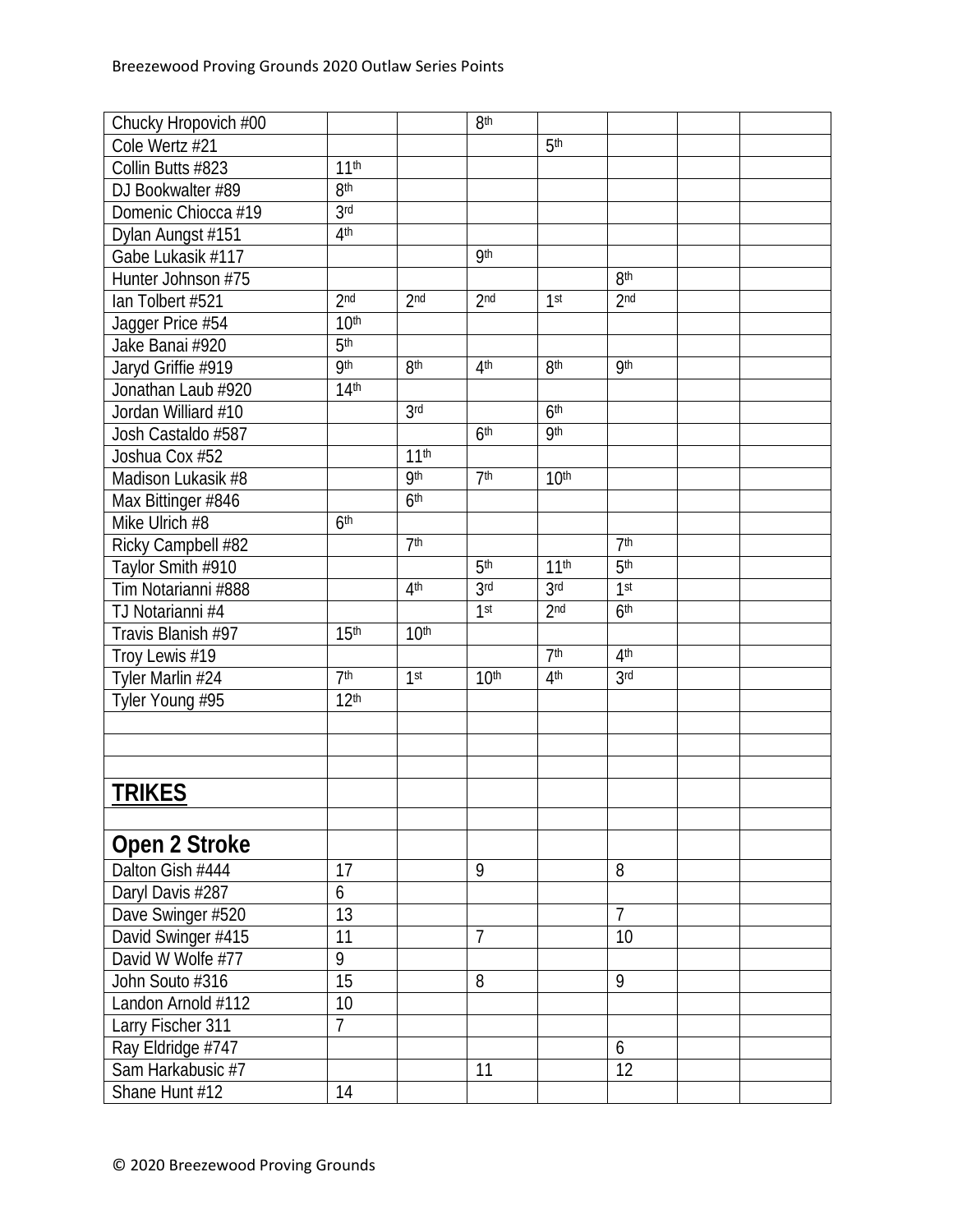| Shawn Fearick #313     | 8              |                 |                |  |
|------------------------|----------------|-----------------|----------------|--|
| Wyatt Watson #69       | 12             | 6               |                |  |
| Zac Howard #249        | 22             | 16              | 17             |  |
|                        |                |                 |                |  |
| Open 4 Stroke          |                |                 |                |  |
| Ashley Imler #6        |                | 10              | 15             |  |
| Bryan Ditch #97        | 12             | 11              |                |  |
| Isaiah Marker #12      | 11             |                 |                |  |
| John Souto #316        |                | 6               |                |  |
| Lee Marker #5          | 19             | 14              |                |  |
| Matthew Stockheim #349 |                |                 | $\overline{7}$ |  |
| Nathan Mellon #36      | $\overline{7}$ | 8               | $\overline{9}$ |  |
| Pete Galenti #10       |                |                 | 10             |  |
| Ruston Renn #69        | 9              | 12              | 13             |  |
| Sam Flack #762         | $\overline{8}$ |                 |                |  |
| Sean Ridgway #314      | 14             | 19              | 20             |  |
| Steven Jacoby #17x     | 6              |                 | 8              |  |
| Tyler Hershey #27H     |                | 7               | 11             |  |
| Wyatt Watson #69       | 10             | 9               | 12             |  |
|                        |                |                 |                |  |
| Up to 200 4 Stroke     |                |                 |                |  |
| Brooks Hale #210       | 9              | 10              | 8              |  |
| Bryan Ditch #97        | 20             | 19              | 10             |  |
| Dakota Cann #713       |                |                 | 9              |  |
| Ed Steinmann #55       | $\overline{7}$ |                 | $\overline{7}$ |  |
| Isaiah Marker #12x     | 13             |                 |                |  |
| John Souto #316        | 8              |                 | 11             |  |
| Matthew Stockheim #349 |                |                 | 6              |  |
| Max Mortellite #621    |                | 11              |                |  |
| Ray Eldridge #747      |                | $\overline{12}$ | 12             |  |
| Shane Hunt #12         | 15             |                 |                |  |
| Tom Fox #68            |                |                 | 14             |  |
| Tyler Hershey #274     | 11             |                 |                |  |
| Wilson Marker #25      | 10             |                 |                |  |
| Wyatt Watson #69       | 12             | 14              | 19             |  |
|                        |                |                 |                |  |
| <b>Women Open</b>      |                |                 |                |  |
| Ashley Imler #6        |                | 13              | 12             |  |
| Betty Big Tits #528    |                |                 | $\overline{7}$ |  |
| Regina Swinger #3      | 8              | 8               |                |  |
| Sam Flack #762         | 13             |                 |                |  |
|                        |                |                 |                |  |
| <b>Kids Open</b>       |                |                 |                |  |
| Benjamin Galanti #1    |                | 6               | $\overline{7}$ |  |